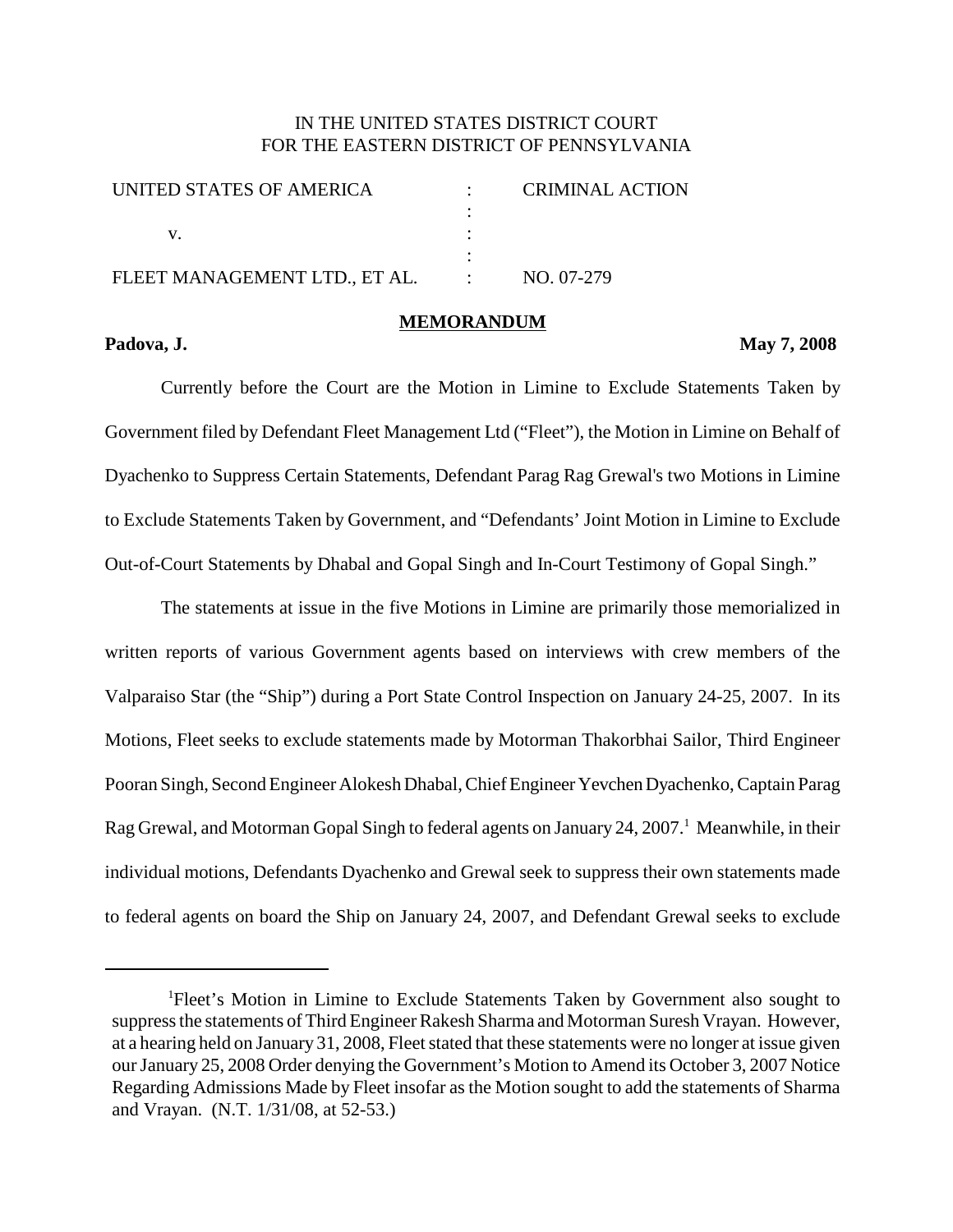additional statements that he made to an agent on the Ship on January 25, 2007.

Defendants' asserted bases for exclusion are that their Fifth Amendment rights were violated because no Miranda warnings were given, and that the use of the statements at trial would violate their right to due process under the Fourteenth Amendment. Fleet, however, does not have standing to assert the Fifth Amendment rights of the crew members, <sup>2</sup> and thus, its arguments are limited to those under the Fourteenth Amendment. We held evidentiary hearings on the Motions on January 30-31 and April 30, 2008, and held oral argument on March 10, 2008. For the following reasons, we find that there is no basis to suppress any of the statements at issue or to exclude Gopal Singh's in-court testimony either pursuant to due process protections or under the Fifth Amendment.

#### **I. BACKGROUND**

Based on the record developed at the evidentiary hearings, we find the following facts. On January 24, 2007, Customs and Border Protection ("CBP") Officer Ivan Lebron was called to the Tioga Marine Terminal in Philadelphia to follow up on a report of either a ship deserter or someone seeking asylum. (N.T. 1/31/08, at 20.) Lebron and two of his colleagues met with a crew member of the Ship, Motorman Gopal Singh. (Id. at 22, 29.) Singh told Lebron and his colleagues that he was being discharged from the Ship for refusing to follow an order from the Chief Engineer to discharge waste oil overboard through a hose currently located underneath the deck plates in the engine room and that, in fact, others had discharged waste overboard. (Id. at 22; Hr'g Ex. DF86.) Lebron took notes of thisinterview with Singh, but later destroyed the notes after incorporating them into a report. (N.T. 1/31/08, at 28-29, 32). At the time of the interview, Lebron considered Singh's allegations to

<sup>&</sup>lt;sup>2</sup>During the January 31, 2008 hearing, we invited Fleet to cite authority to the contrary, and it was unable to do so. (N.T. 1/31/08, at 52.)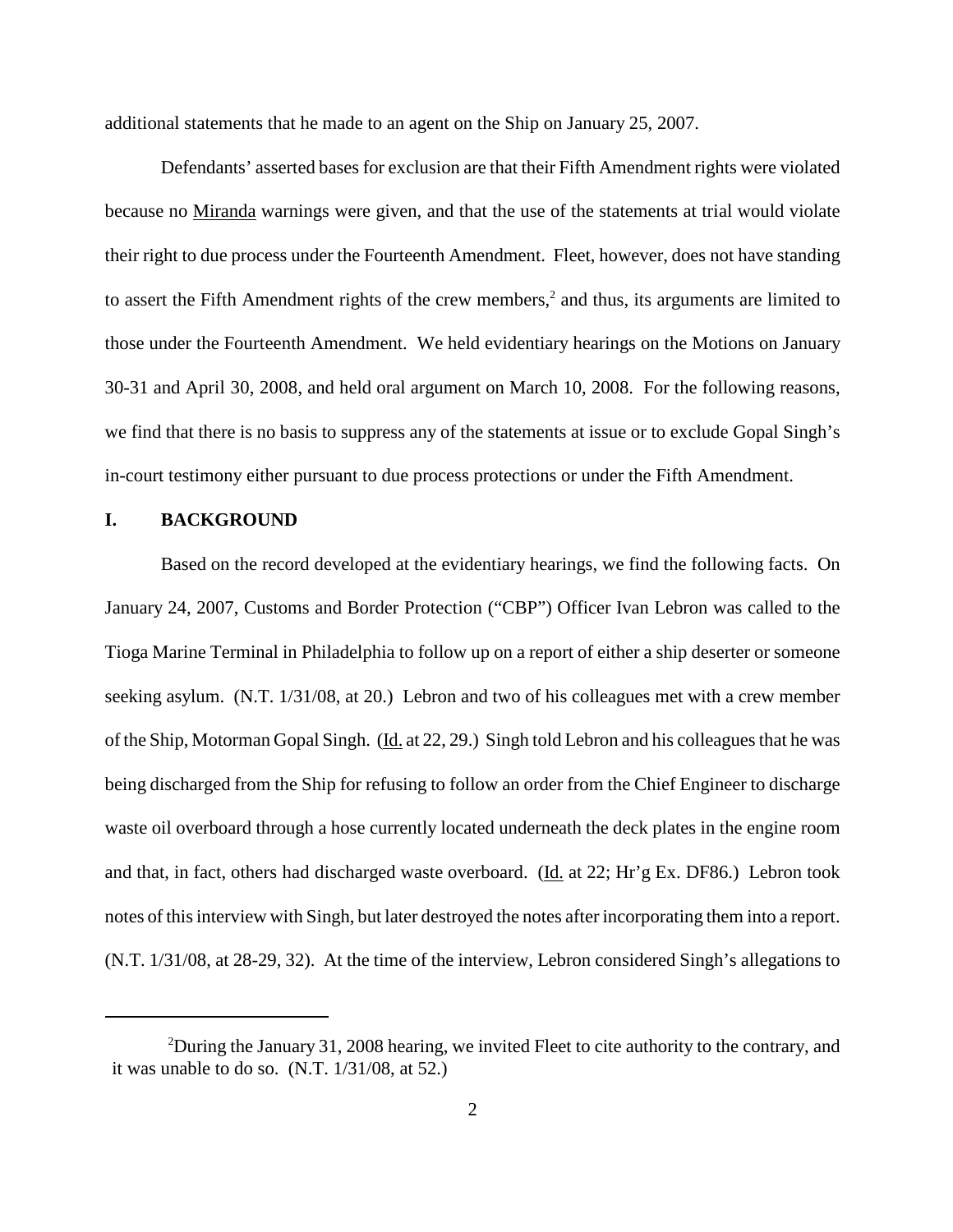be allegations of criminal wrongdoing, which are matters that CBP does not ordinarily handle. (Id. at 22.) He therefore called in the Coast Guard to investigate further. (Id. at 21-22.)

"Five orso"Coast Guard officers, includingChiefWarrant OfficerJohn NayandCoast Guard Chief Marine Science Technician Matthew Jones, joined Lebron and his two colleagues at the Terminal, and all eight individuals boarded the Ship. (Id. at 23-24.) Lebron went with Nay and Jones to the engine room of the Ship (id. at 25), because, according to Nay, they wanted to get down to the engine room to make sure that log books pertaining to discharges and the alleged discharge hose were still in place. (N.T. 1/30/08, at 98-99.) On the way to the engine room, Singh pointed out one log book in the control room (N.T. 1/31/08, at 33), and, in the engine room, he showed Nay, Jones and Lebron the alleged discharge hose, which Nay seized and put into his car. (N.T. 1/30/08 at 58, 96.)

According to Jones, upon finding the hose, they realized that "there was possibly something going on here." (Id. at 157.) He therefore located the Second Engineer on watch, who was Alokesh Dhabal, and asked him questions about the hose and certain oil pollution control equipment on the Ship. (Id. at 158.) He also asked for Dhabal's help in taking oil samples from various places in the engine room. (Id.) Because it was too loud in the engine room to talk easily, Jones and Dhabal moved to the engine control room, where they talked in a conversational manner, with people coming and going. (Id. at 159.) According to Jones, Dhabal also offered to show Jones some of the piping in the engine room, where he thought there might be some oil. (Id.).

In the meantime, after leaving the engine room, Lebron went to Captain Grewal's cabin, where he met both Grewal and Chief Engineer Dyachenko. (N.T. 1/31/08, at 26.) Believing it to be best to detain everyone on board until the Coast Guard was able to interview the crew, Lebron revoked the crew members' shore passes. (Id. at 31, 35.) This revocation prevented the crew from leaving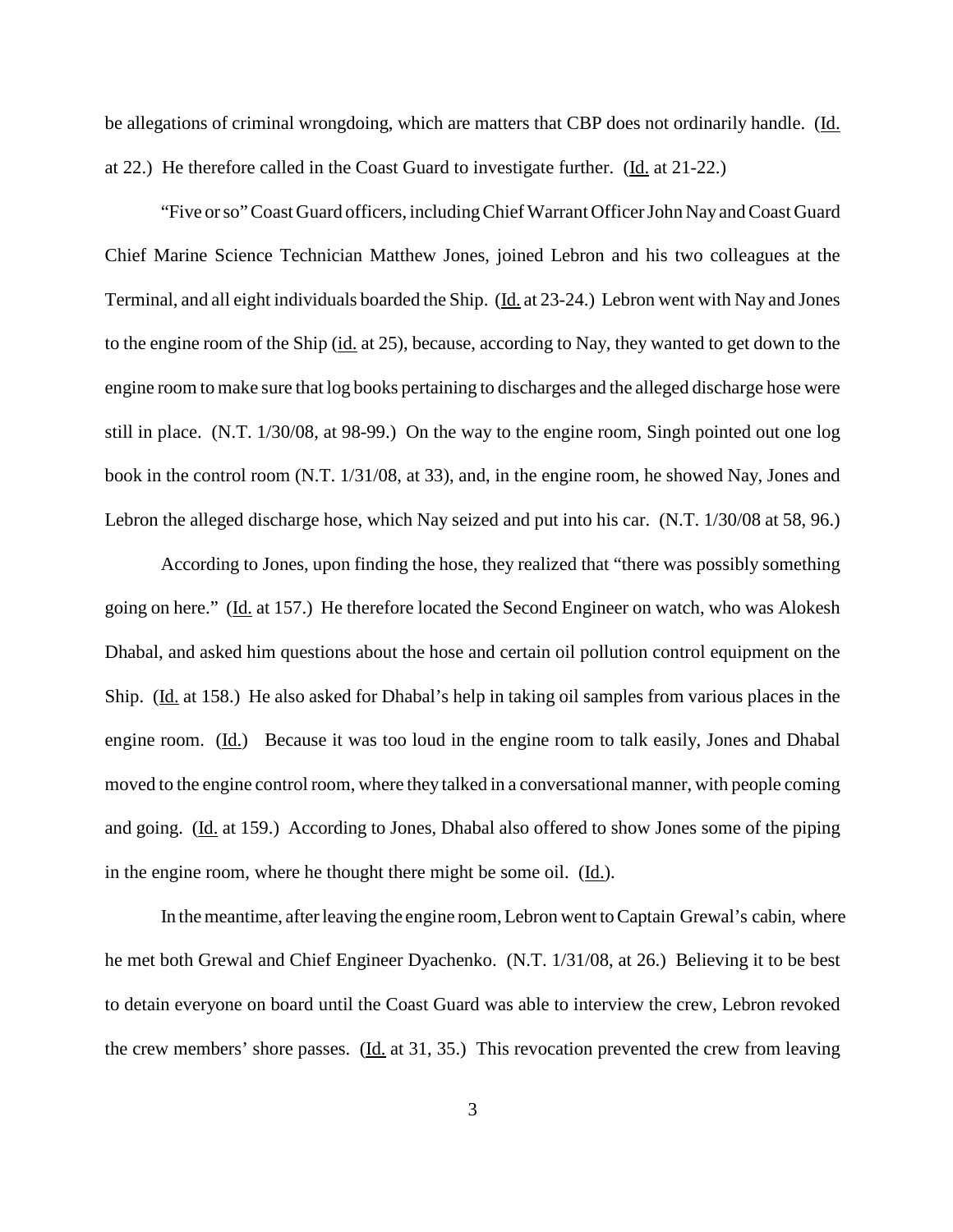the Ship, but did not affect their ability to move around the Ship. (Id. at 35.) Moreover, although the crew members' passports were collected, CBP did not hold the passports, but rather, left them in Captain Grewal's care. (Id. at 34-35.) Before leaving the Ship, Lebron also talked to Captain Grewal for "about five minutes" to "get his side of [Mr. Singh's] story." (Id. at 33.) He did not take notes of that interview. (Id. at 37.)

When Jones left the engine room, he also went to speak with Captain Grewal in his cabin. (N.T. 1/30/08, at 161). Jones told Grewal that the Coast Guard was looking into possible oil discharges and that he needed to speak to the engineering crew to find out "if they knew anything about what the hose was used for" and to see if they had any plausible explanations for discrepancies that the Coast Guard had identified in different waste oil record books. (Id. at 161, 164.) Captain Grewal was accommodating, arranging for the crew members to be available and for two rooms to be set up in the mess deck area and in the officers' lounge area for the Coast Guard to talk to the crew. (Id. at 162, 171.)

CWO Nay and Chief Jones conducted interviews of the crew members in the two rooms. Jones made the determination as to who would be interviewed and in what order. (Id. at 255.) Nay and Jones first interviewed Gopal Singh together. (Id. at 63.) Later, in the officers' lounge, Jones interviewed Third Engineer Pooran Singh, Motorman Sailor, Second Engineer Dhabal, and Motorman Vrayan. (Id. at 175-77, 258-62.) Coast Guard Ensign Eric Rivera and Brett McKnight, a Special Agent with Coast Guard Investigative Services ("CGIS"), part of the Coast Guard that conducts criminal investigations, accompanied Jones for portions of those interviews. (Id. at 171, 177.)

In the meantime, Nay conducted interviews of Sharma and Dyachenko in the mess room. (Id. at 84-85, 241.) Nay took notes of all the interviews in which he participated, but he destroyed those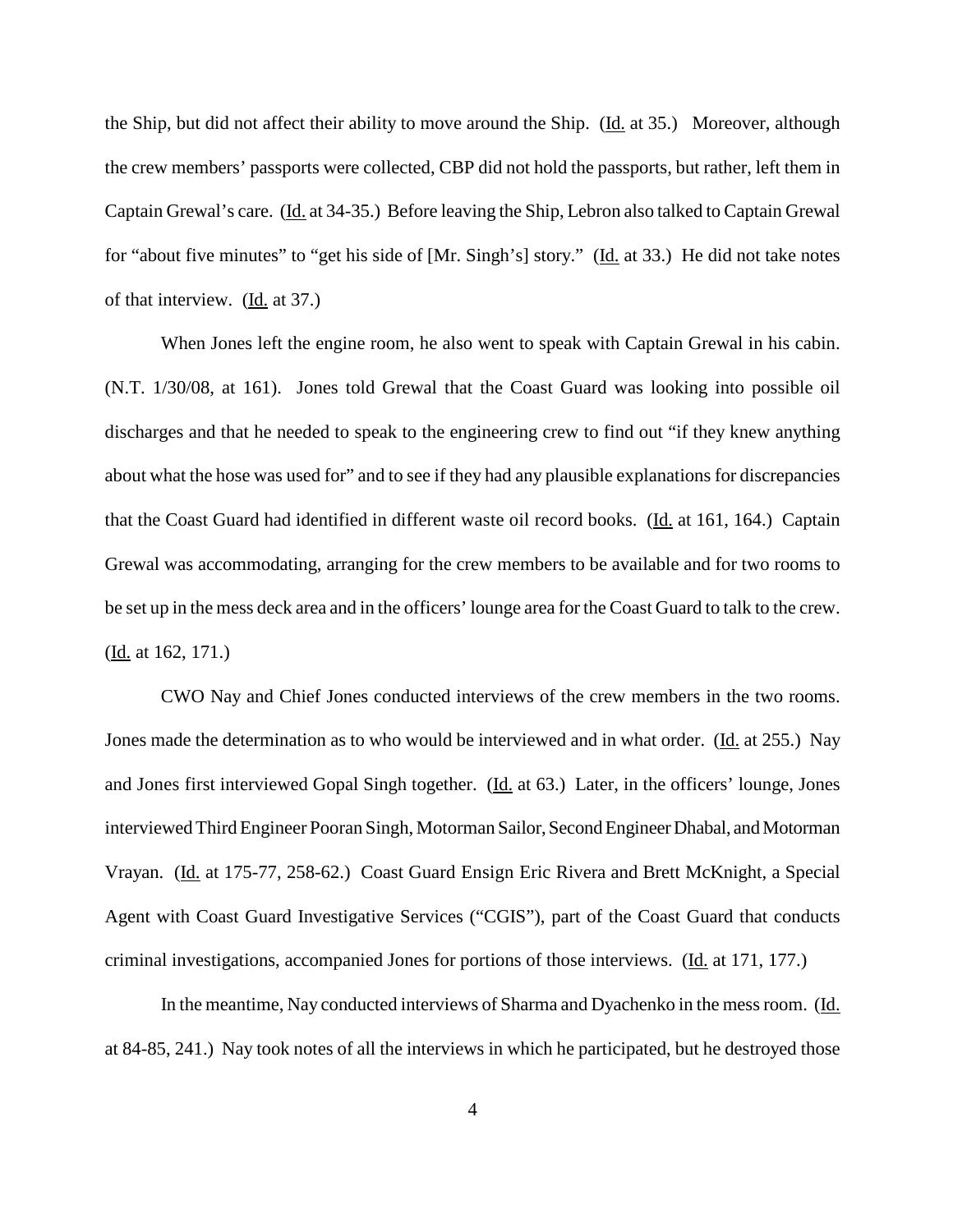notes the next day after writing up a report. (Id. at 63.) With him at various times during his interviews were Agent McKnight and Jeffrey Lukowiak, also a Special Agent with CGIS; Agent Jason Burgess from the Environmental Protection Agency; and Chief Jones. (Id. at 60-62, 102.) Jones was present for the bulk of Dyachenko's interview, joining the interview shortly after it started, and during the second part of the interview with Sharma, whom they called back to ask more questions after Dyachenko's interview had ended. (Id. at 180, 182-83, 259-60.)

After the planned interviews had concluded, Grewal came to the officers' lounge, and Jones, Nay and Grewal began "talking about things and it actually just kind of rolled into an interview . . . ." (Id. at 184-85, 107-08.) The following day, Jones went back to the Ship to finish up the Port State Control Inspection and went to Grewal's cabin. (Id. at 189.) Although there were initially other people in the cabin, including the vessel's P&I lawyers, Jones subsequently found himself alone with Grewal, and Grewal initiated a conversation by asking: "Can I speak to you off the record?" (Id. at 190.) According to Jones, Grewal continued talking, although Jones asked him no questions. (Id. at 190-91.)

## **II. DISCUSSION**

As stated above, Defendants challenge the admissibility of the various statements obtained from crew members during the Port State Control Inspection on two bases – the due process clause of the Fourteenth Amendment and the Fifth Amendment right against self-incrimination.

## **A. Due Process**

The crux of Defendants' due process argument is that certain statements and Gopal Singh's in-court testimony should be excluded from evidence because two of the interviewers, CWO Nay and Agent Lebron, destroyed their interview notes in violation of the rule set forth in United States v.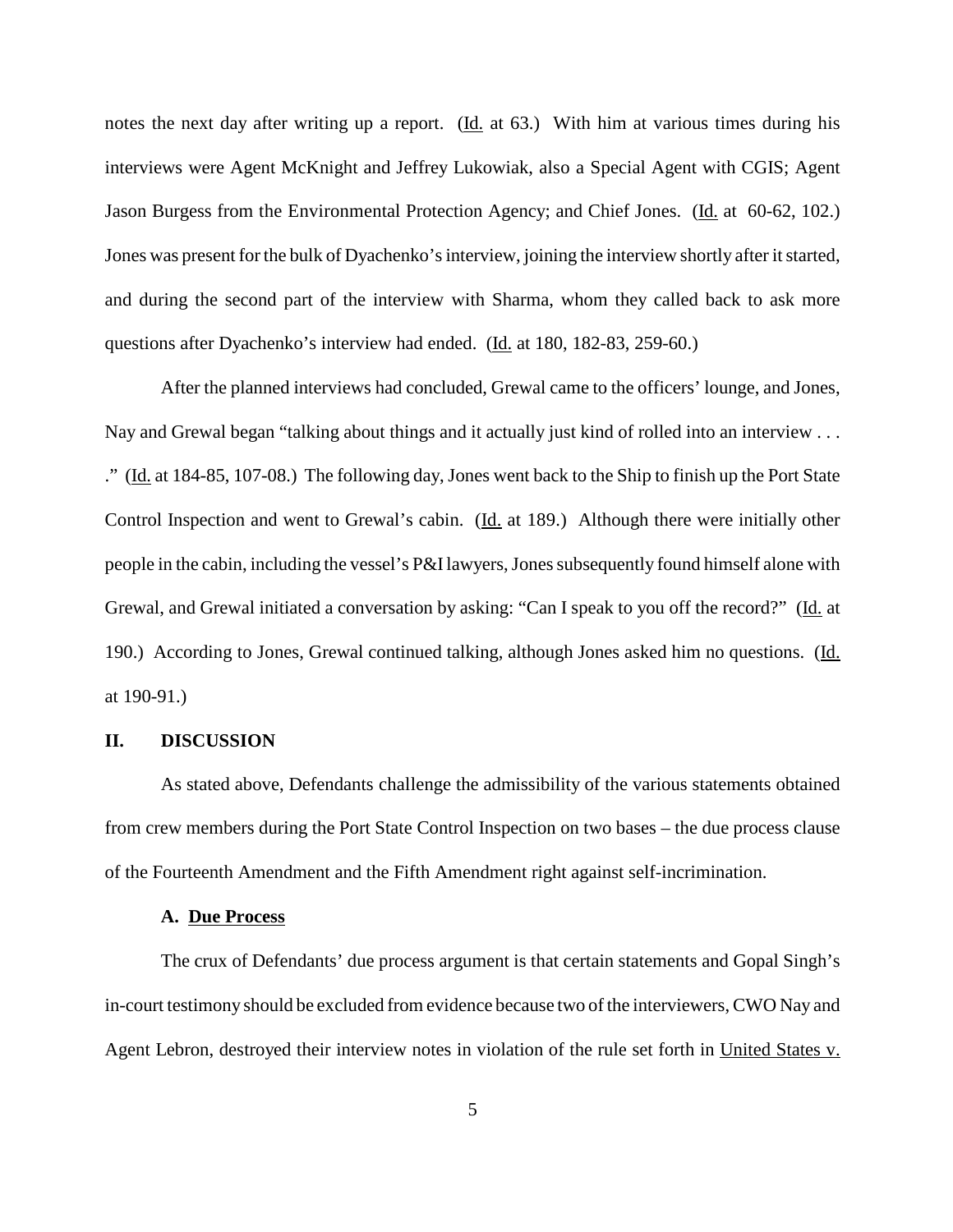Ramos, 27 F.3d 65 (3d Cir. 1994).<sup>3</sup> All three Defendants also argue that the Government's use of the statements at trial would violate Defendants' due processrights because the statements were not given voluntarily. We reject both of these arguments.

# **1. United States v. Ramos**

Since at least 1977, the rule in this Circuit has been that government agents must preserve their rough notes of interviews with prospective trial witnesses so that the trial court can determine whether the notes should be made available to the defendants under either the Jencks Act<sup>4</sup> or **Brady** rule.<sup>5</sup> Ramos, 27 F.3d at 68 (citing United States v. Vella, 562 F.2d 275, 276 (3d Cir. 1977)). In Ramos, however, the United States Court of Appeals for the Third Circuit refused to adopt a per se rule that would automatically preclude evidence based upon destroyed rough notes. Id. at 68-69. Rather, the Third Circuit concluded that any destruction of notes should be subject to a good faith test similar to that employed in cases involving the destruction of evidence, so that only materials

4 18 U.S.C. § 3500.

<sup>&</sup>lt;sup>3</sup>Defendants also argue for the suppression of statements obtained in interviews in which Jones participated, asserting that Jones took notes of those interviews and destroyed them. We find, however, that the evidence does not support a conclusion that Jones took notes, much less that he destroyed notes that he had taken. To the contrary, Jones credibly testified that he did not take any notes on January 24 or 25, 2007. (N.T. 1/30/08, at 238-39, 260-61.) Fleet argues that Jones's report proves to the contrary, because it states that "During [Dyachenko's] interview Mr. Dyachenko continued to get frustrated and was ordering myself and Mr. Burgess to stop writing things down." (Hr'g Ex. DF80.) However, as Jones reiterated at the hearing when questioned about this portion of his report, he was not taking notes, and Dyachenko was simply ordering people in general to stop taking notes, and pointing indiscriminately around the room. (N.T. 1/30/08, at 204.) We credit Jones's testimony and, therefore, decline to further address Defendants' argument that Ramos demands the suppression of all statements given in Jones's presence.

<sup>&</sup>lt;sup>5</sup>Brady v. Maryland, 373 U.S. 83 (1963).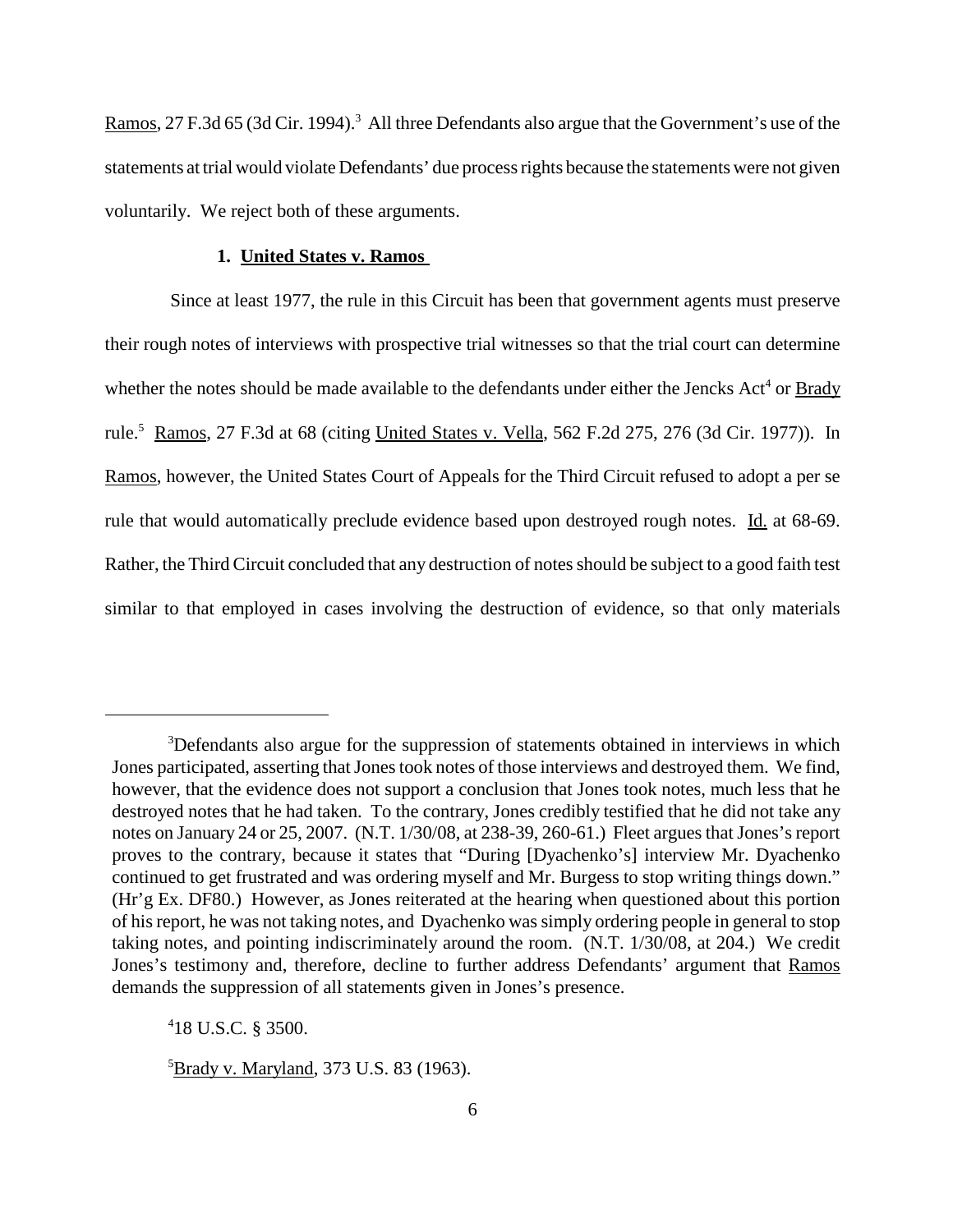destroyed in bad faith should be suppressed.<sup>6</sup> Id. at 69 (stating that "'unless a criminal defendant can show bad faith on the part of the police, failure to preserve potentially useful evidence does not constitute a denial of due process of law'") (quoting Arizona v. Youngblood, 488 U.S. 51, 57 (1988)). The Ramos court further stated that in the case of notes allegedly containing Brady material, it "favor[ed] the approach" taken by the Court of Appeals for the Ninth Circuit in United States v. Griffin, 659 F.2d 932 (9th Cir. 1981), that:

> unless [a] defendant is able to raise at least a colorable claim that the investigator's discarded rough notes contained evidence favorable to [him] and material to his claim of innocence . . . - and that such exculpatory evidence has not been included in any formal interview report provided to defendant - no constitutional error of violation of due process will have been established.

27 F.3d at 71 (quoting Griffin, 659 F.2d at 939). Reading these requirements together, Ramos only

demands the exclusion of evidence derived from destroyed rough notes when (1) the destruction was

in bad faith, (2) the defendant raises a "colorable claim" that the notes contained either Jencks Act

<sup>&</sup>lt;sup>6</sup>Defendants emphasize that elsewhere in the **Ramos** opinion, the Third Circuit suggested that negligence on the part of the federal agents might be sufficient to warrant suppression. See Ramos, 27 F.3d at 72 ("[I]f there were evidence indicating a deliberate or, under circumstances not present here, *even a negligent contravention of the Vella rule*, we would very likely reach a different conclusion.") (emphasis added). However, the language on which Defendants rely is not only dicta, but is also impossible to reconcile with the Third Circuit's ultimate conclusion that suppression was not warranted in Ramos in part because the law enforcement officers had acted in good faith. Id. ("In conclusion, because the destroyed notes did not constitute Jencks Act materials, there is nothing beyond speculation to indicate that they contained Brady material, *and the officers clearly acted in good faith in destroying them*, we will affirm the district court's denial of appellants' motion for suppression . . . .") (emphasis added); <u>see also United States v. Ibrocevic</u>, 142 Fed. Appx. 17, 18 (3d Cir. 2005) (stating that where district court found that Government had no obligation to turn over lost handwritten notes of secret service agent, any error was harmless, in part because there was no evidence that the government acted in bad faith)(citingRamos). Accordingly, we reject Defendants' argument that a federal agent's negligence is sufficient to support a suppression order based on the destruction of notes, particularly where, as here, Defendants have also failed to raise a colorable claim that the destroyed notes contained Jencks Act or Brady material.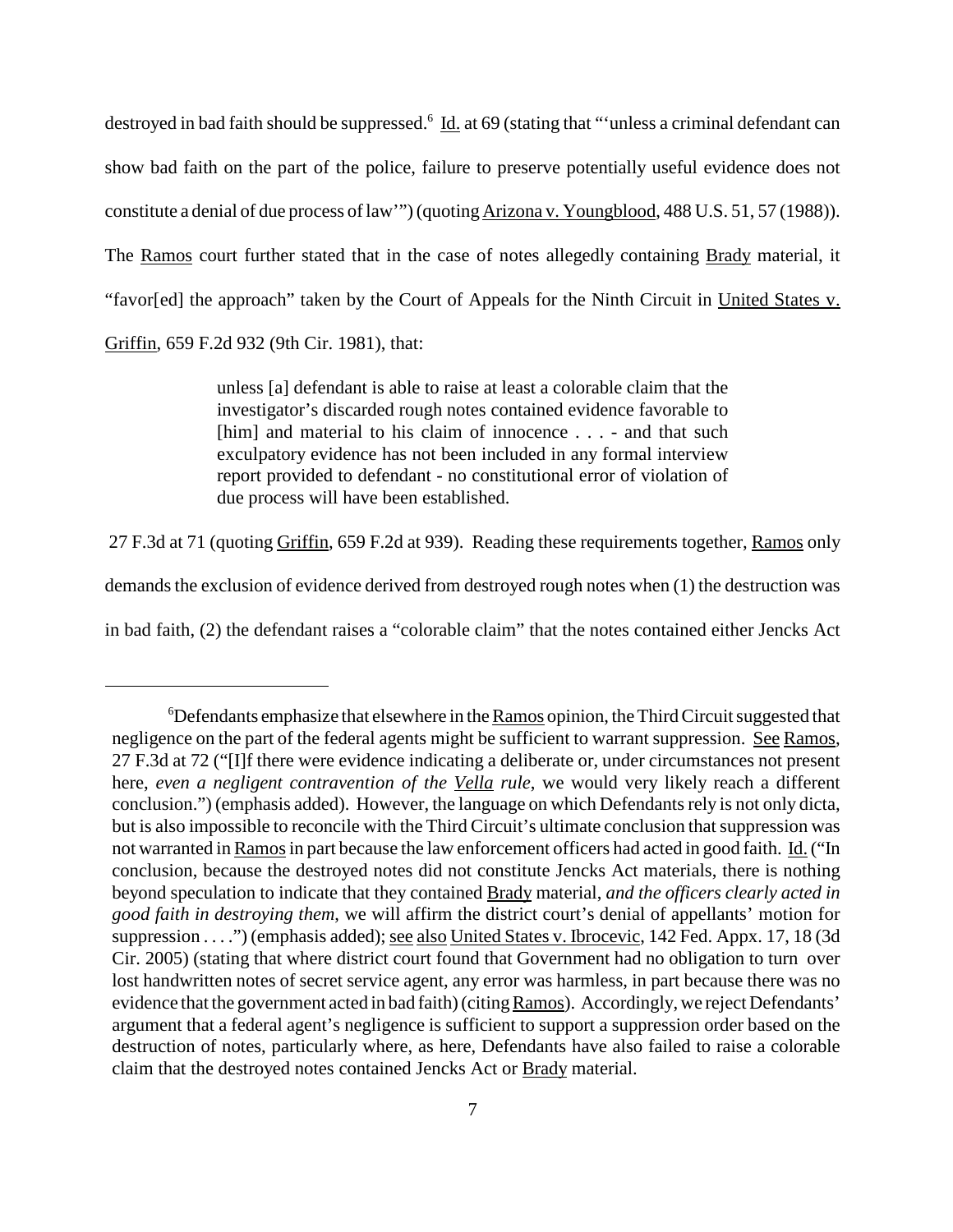or Brady material, and (3) any excluded material has not been included in any formal interview report provided to the defendant. Id. at 70-72.

In the instant case, Coast Guard Chief Warrant Officer John Nay took part in the interviews of Dyachenko, Grewal and Gopal Singh (N.T. 1/30/08, at 121-22), and after preparing a written report, destroyed his notes of those interviews.<sup>7</sup> (Id. at 55, 63.) Likewise, Agent Lebron took part in an interview of Gopal Singh on the morning of January 24, 2007, took notes of that interview, and destroyed the notes after writing his report.<sup>8</sup> These facts are undisputed.

Under the circumstances of this case, however, we find that Ramos does not compel the suppression of the statements of Dyachenko, Grewal, or Singh, or the in-court testimony of Singh, for three reasons. First, we are unable to conclude that either CWO Nay or Agent Lebron acted in bad faith. Second, we find that Defendants have failed to raise a colorable claim that the destroyed notes actually included either Jencks Act or **Brady** material.<sup>9</sup> Third, we find that even if the notes contained

<sup>&</sup>lt;sup>7</sup>Nay also interviewed Sharma, but as stated supra n.1, Sharma's statement is no longer at issue. Moreover, although he was present when Dhabal made certain statements in the engine room of the Ship, we find that he did not take notes of those statements and, thus, Ramos cannot provide a basis for the suppression of those statements. (See N.T. 1/30/08, at 130.)

<sup>8</sup> Lebron also briefly interviewed Captain Grewal on the Ship on January 24, 2007, but we find, based on the evidence presented at the hearings, that he took no notes of that interview. (N.T. 1/31/08, at 37.) Consequently, contrary to Defendant Grewal's suggestion in his second Motion in Limine to Suppress Statements, there is no Ramos issue arising from that interview.

<sup>&</sup>lt;sup>9</sup>In this case, as in Ramos, there is really no question that the notes at issue do not contain material that must be produced pursuant to the Jencks Act. As Ramos explained, the Jencks Act only requires production of "substantially verbatim recitals" of what witnesses said during their proffers, writings that the witnesses signed or otherwise adopted or approved, "substantially verbatim" recitals" of anything the Government agents said, or writings that the agents adopted in any way. 27 F.3d at 69-70. The notes in the instant case, like the notes in Ramos, were not "substantially verbatim" recitals of what the crew members, Nay or Lebron said, and were notsigned or otherwise adopted by the crew members, Nay, or Lebron. Thus, the destroyed notes did not constitute Jencks Act material.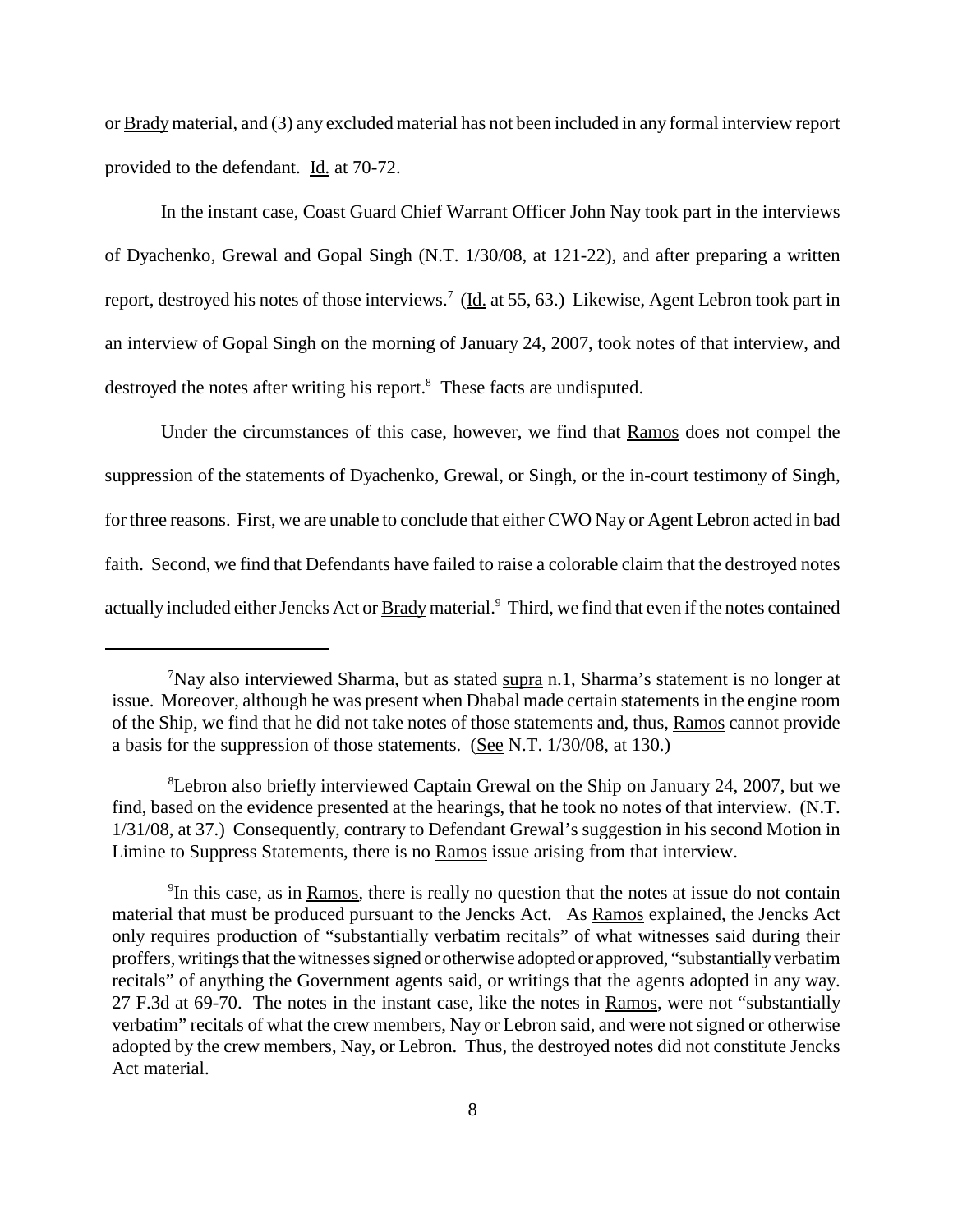material that should have been disclosed, that material was plainly incorporated into the written reports that were produced. In reaching these conclusions, which are explained below, we have reviewed the whole record, but primarily rely on Nay's and Lebron's testimony at our January 30-31, 2008 hearing, and CWO Nay's January 23, 2008 affidavit ("Nay Aff.") that was filed with this Court.

# **a. CWO Nay**

Nay states in his January 23, 2008 affidavit that he was not the lead investigator on the Ship on January 24, 2007, and that his general practice when he is not the lead investigator is to destroy his notes after preparing his written report. (Nay Aff. ¶ 8.) He further explains that in this case, as is his general practice, his notes consisted mostly of bullet points that did not reflect everything said by the witnesses. (Id. 15; N.T. 1/30/08, at 71, 78.) Moreover, according to Nay, he incorporated all of his notes into his written report, so that there was nothing in his notes that is not reflected in his report. (Nay Aff. 17.) He further testified that he destroyed his notes the day after the boarding, after he prepared his report. (N.T. 1/30/08, at 55, 63.)

Defendants argue that there must have been Brady material in Nay's notes, because other agents' notes and/or reports regarding the same interviews (or subsequent interviews with the same crew members) contain exculpatorymaterial, which is not included in Nay'sreport, and because Nay has admitted that crew members made some statements in the interviews that do not appear in his report. However, we credit Nay's testimony, and find as fact, that he incorporated all of his notes into his written report, as was his practice. (Id. at 113-15, 129.) We further credit his representation, and find as fact, that he simply did not write down everything that was said in the interviews.<sup>10</sup> ( $\underline{Id}$  at 113,

 $10$  Defendants point us to no legal authority that requires agents to write down everything that issaid in an interview, and we are aware of no such authority. Thus, the focus of our Ramos analysis is not on everything that may have been said in the interviews at issue, but rather, is solely on what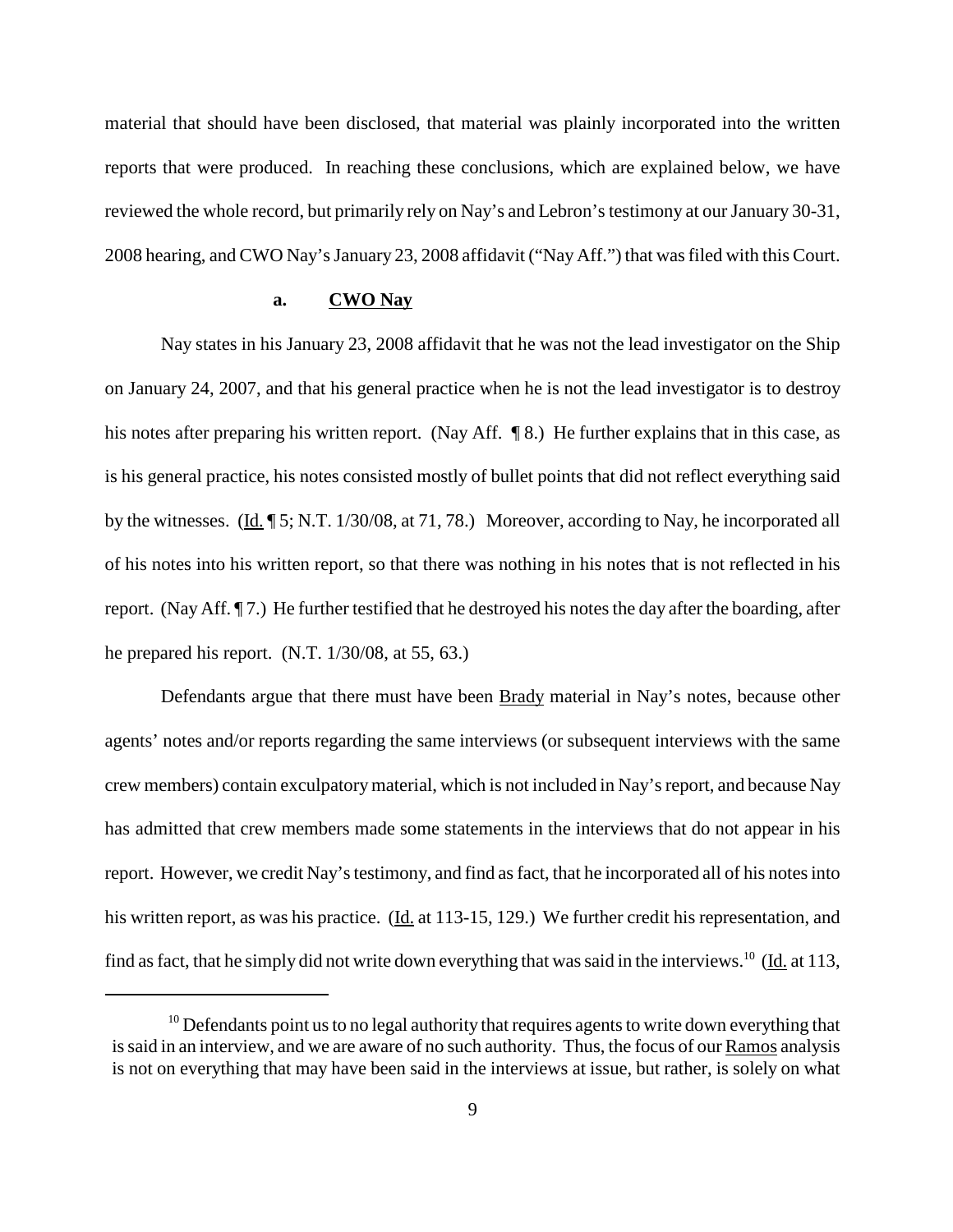Nay Aff.  $\P$  5.)

Moreover, there is no evidence that Nay acted in bad faith in destroying his notes, much less that he intentionally destroyed them to erase any record of exculpatory information, and we therefore find that he did not act in bad faith. As Nay explained, and we find as fact, he did not keep his notes because he simply did not believe that he was required to retain them after memorializing them in his written report, and he was unaware of case law requiring their retention.<sup>11</sup> (N.T.  $1/30/08$ , at 130-31, 139; Nay Aff. ¶ 8.) We also fully credit Nay's explicit statement in his sworn affidavit that he "did not destroy [his] notes in an effort to destroy or hide evidence which might have been helpful to the crew members or the companies involved with the [Ship], or unhelpful to the Coast Guard." (Nay Aff.  $\P$ 8.) Finally, it is worth noting that the record establishes that Nay was not the only agent present during the interviews of Dyachenko, Grewal, and Singh. Rather, Jones accompanied Nay at all three interviews, and Agent Lukowiak and Burgess were also present during Dyachenko's interview. (N.T. 1/30/08, at 263.) Defendants therefore have the benefit of other written reports regarding the interviews and statements at issue, and they can use those reports to test the accuracy and completeness of Nay's report.

the agents actually memorialized in their notes.

<sup>&</sup>lt;sup>11</sup>His belief that he was not required to retain his notes was obviously misguided in light of Ramos. Nevertheless, we find credible Nay's assertion that he was neither aware of this requirement nor aware of any Coast Guard policy or procedure that required him to either take or retain notes under the circumstances of this case. Defendants have argued that Volume V of the Coast Guard Marine Safety Manual, which contains policies and procedures for the taking and retention of notes, was applicable to Nay during the January 24-25 Port State Control Inspection. However, at our April 30, 2008 evidentiaryhearing, which was convened to addressthis precise issue,Coast GuardCaptain Michael D. Karr, the Chief of the Office of Vessel Activities, unequivocally testified that there are no Coast Guard policies or procedures regarding the taking or retention of notes in connection with Port State Control Inspections, and that Volume V of the Marine Safety Manual does not apply during such inspections. (N.T. 4/30/08, at 14-17, 24, 26.)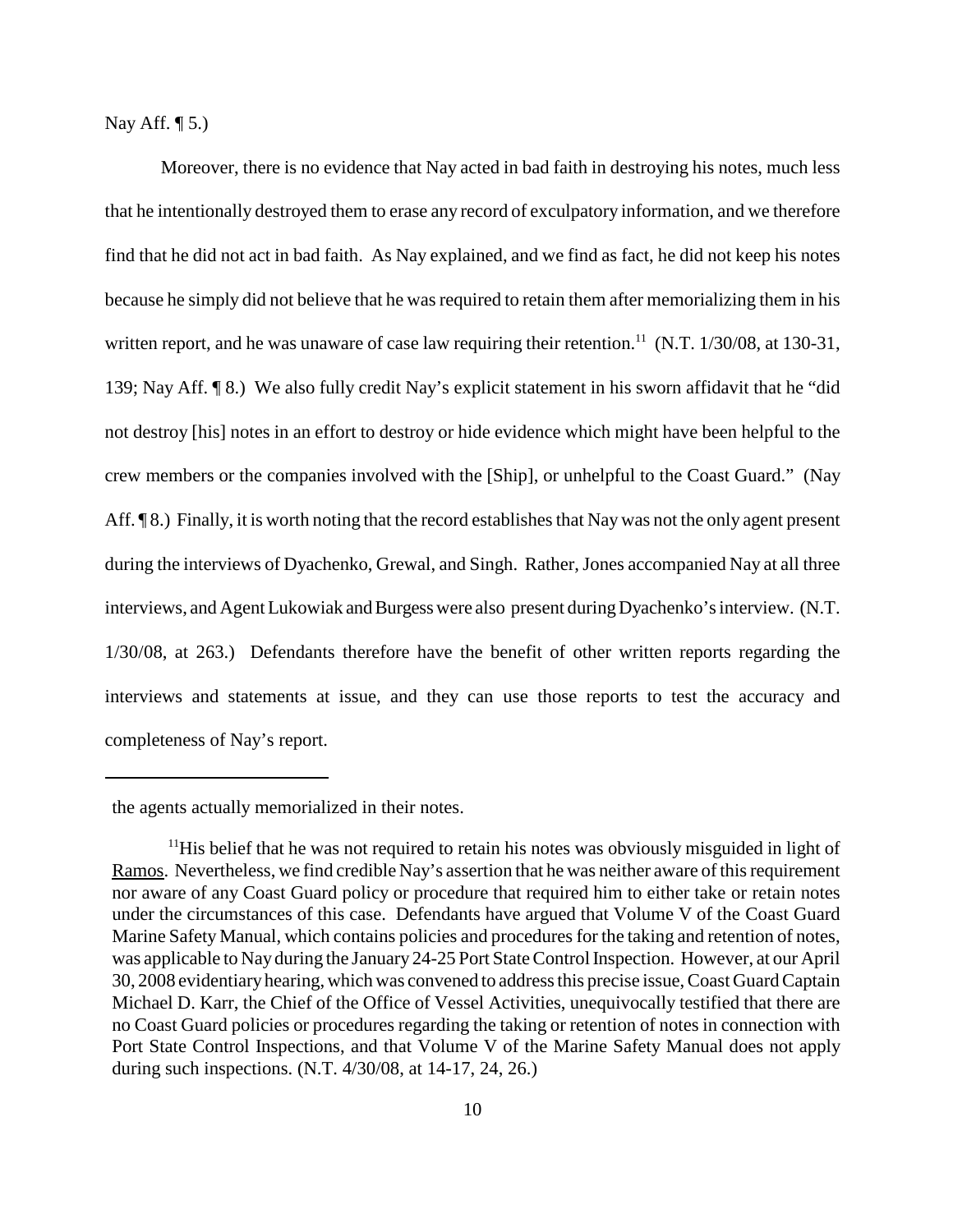# **b. Agent Lebron**

The record is less well-developed regarding Agent Lebron and his notes, but we nonetheless find that he too did not act in bad faith in destroying hislimited interview notes, that Defendants have developed no credible claim that his notes contained either Jencks Act or **Brady** material, and that to the extent that any such material may have been in the notes, it wasincorporated into Lebron's written report. As Lebron testified at the hearing, and we find as fact, he incorporated all of his notes into his written report and destroyed the notesimmediatelyafter preparing the report, because he no longer had any use for them. (N.T. 1/31/08, at 28, 32.) Indeed, he testified that if he had not incorporated all of his notes into the report, he would have kept the notes as a record of the conversation, and we fully credit this testimony. (Id. at 32.) Lebron further explained that the report of the Singh interview was not a "normal report," for which he might have standard procedures, but rather, was just something he prepared for the file at the Coast Guard's request, and we accept this testimony as fact. (Id. at 28.) On this limited record, we cannot find that Lebron acted in bad faith. Moreover, there is simply no evidence from which we could conclude that there is a credible claim that anything transpired in his interview that would constitute Jencks Act or **Brady** material, much less that any such material was in the destroyed notes.

In declining to suppress the above statements to Nay and Lebron, we acknowledge the clear message in Ramos that the Third Circuit frowns upon the destruction of notes by law enforcement officers. Notwithstanding, Ramos did not establish a per se rule, and only demands suppression of statements based upon the destruction of notes when the law enforcement officer has acted in bad faith. Here, we cannot conclude based on the evidence presented that either Nay or Lebron destroyed their notes to preclude the dissemination of exculpatory statements that appeared in the notes or to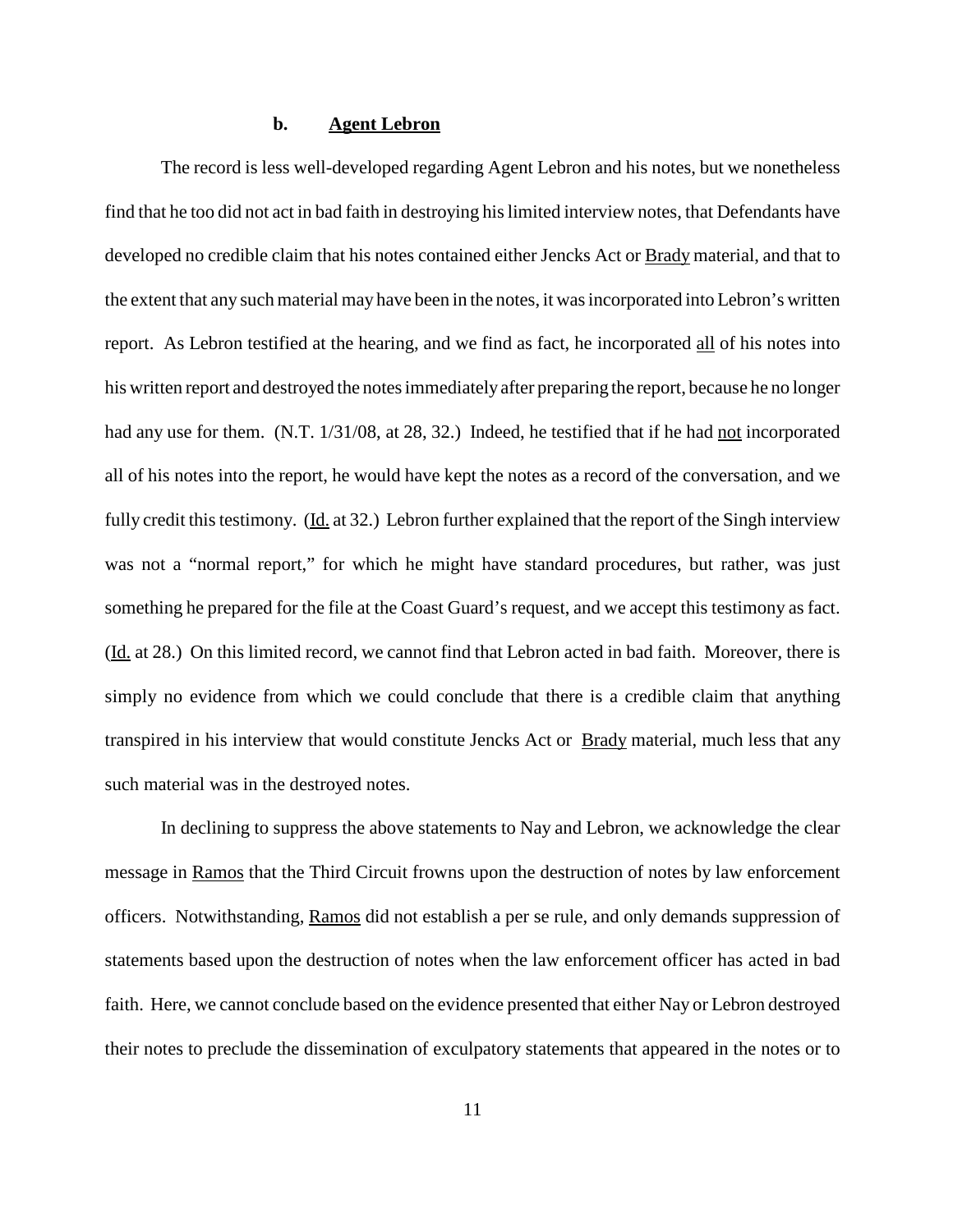obstruct justice in some other way. Rather, we find both Nay and Lebron credible in their explanations as to why they destroyed their notes and their representations that the full content of their notes was included in their reports. Under all of the above circumstances, we find that Ramos does not require the suppression of the statements of Dyachenko, Grewal or Gopal Singh, or the in-court testimony of Singh. Defendants' motions in that regard are therefore denied.

## **2. Voluntariness**

Defendants Fleet and Grewal also argue that the statements given by crew members on the Ship should be suppressed under the due process clause of the Fourteenth Amendment because they were not made voluntarily. "A statement is given voluntarily if, when viewed in the totality of the circumstances, it is the product of an essentially free and unconstrained choice by its maker." United States v. Jacobs, 431 F.3d 99, 108 (3d Cir. 2005) (citing Schneckloth v. Bustamonte, 412 U.S. 218, 225 (1973), and United State v. Swint, 15 F.3d 286, 289 (3d Cir. 1994)). Significantly, however, "coercive police activity is a necessary predicate to the finding that a [statement] is not 'voluntary' within the meaning of the Due Process Clause of the Fourteenth Amendment." Colorado v. Connelly, 479 U.S. 157, 167 (1986). Ultimately, the burden of proving that a challenged statement was voluntary is on the Government. Jacobs, 431 F.3d at 108-09 (citing Lego v. Twomey, 404 U.S. 477, 489 (1972)). The burden of proof is preponderance of the evidence. Connelly, 479 U.S. at 169 (stating that "as we held in  $Lego v. Twomey, ...$ </u> the voluntariness of a confession need be established only by a preponderance of the evidence . . . .").

The Government asserts that the statements at issue were voluntary, and that there was no "coercive police activity." The record establishes that the Coast Guard boarded the Ship in response to the allegation by Gopal Singh that waste oil had been discharged into the ocean during the Ship's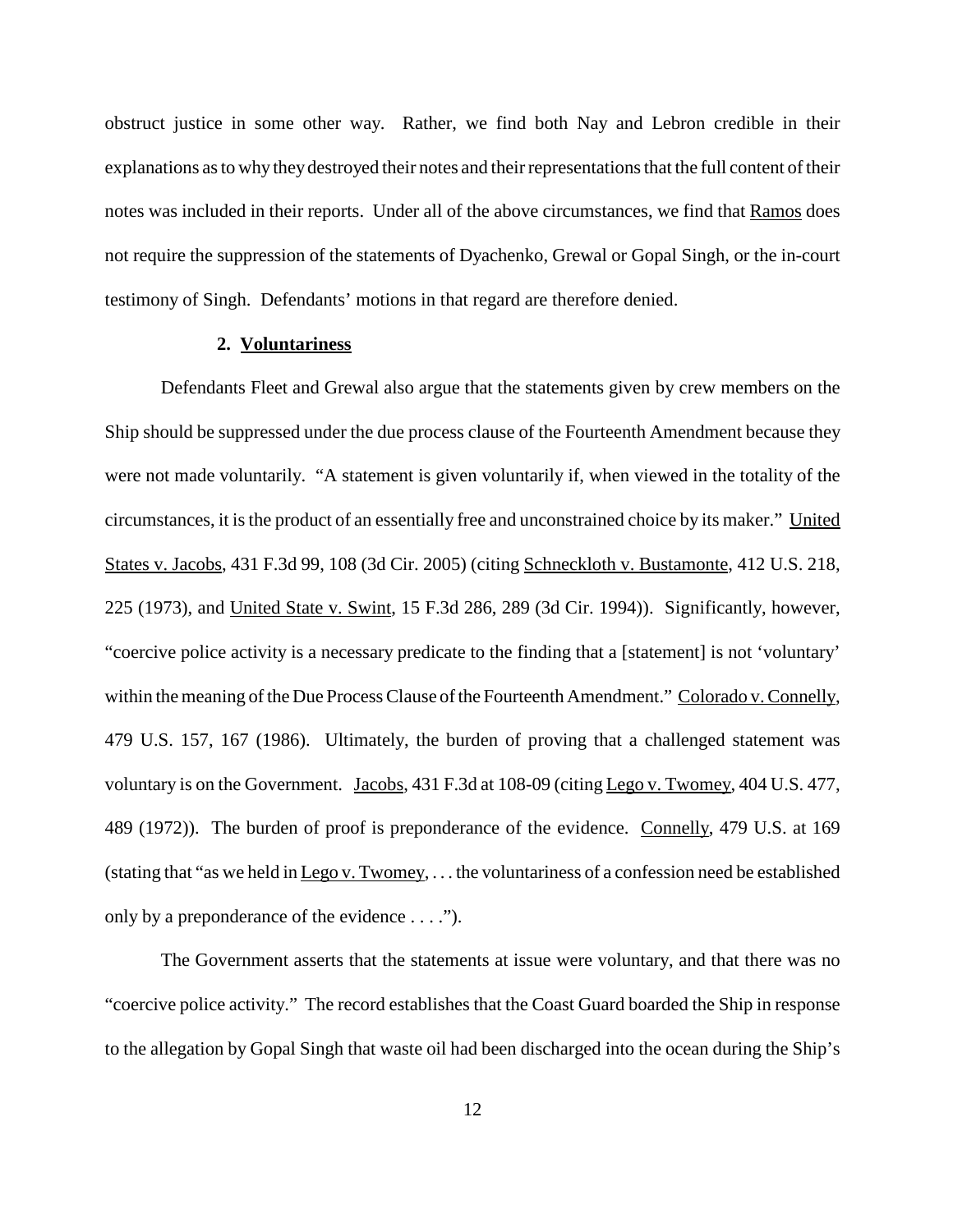voyage to Philadelphia. The evidence conclusively establishes that the resulting investigation was a Non-Priority Vessel Port State Control Inspection, which is a routine civil inspection that, in this case, included specific inquiries into the allegations of waste oil discharge.<sup>12</sup> (N.T. 1/30/08, at 150.) Indeed, as Chief Jones testified at the hearing, we find that one aspect of a Port State Control Inspection is the investigation of suspected violations of MARPOL, a set of international regulations that addresses oil pollution, among other matters. (Id. at 146-48.) As the evidence establishes is usual in Port State Control Inspections, the Coast Guard inspectors spoke with members of the crew, asking questions about things that they did not understand. (Id. at 152-53.) While Chief Jones and his team summoned various crew members to one of two rooms on the Ship to answer questions

<sup>&</sup>lt;sup>12</sup> Port State Control Inspections are conducted pursuant to 14 U.S.C. § 89(a), which provides in part as follows:

The Coast Guard may make inquiries, examinations, inspections, searches, seizures, and arrests upon the high seas and waters over which the United States has jurisdiction, for the prevention, detection, and suppression of violations of laws of the United States. For such purposes, commissioned, warrant, and petty officers may at any time go on board of any vessel subject to the jurisdiction, or to the operation of any law, of the United States, address inquiries to those on board, examine the ship's documents and papers, and examine, inspect, and search the vessel and use all necessary force to compel compliance.

<sup>14</sup> U.S.C. § 89(a)

Jones explained at the hearing that a Port State Control Inspection has two components, a safety inspection and a security inspection. (N.T. 1/30/08, at 146.) For the safety component, the Coast Guard checks to see that the vessel is seaworthy and safe, and in compliance with U.S. and International laws and regulations. (Id.) This inspection includes inspection of the vessel's documentation, crew licenses, navigation and lifesaving equipment, and pollution control equipment. (Id. at 146-48.) For the security component, the Coast Guard makes sure that the vessel is in compliance with security regulations that were implemented in 2004, which require all foreign vessels to have a security program in place, and that the ship's crew is implementing those security measures on board the ship. (Id. at 147.) According to Jones, Port State Control Inspections are in many ways standardized, but each inspection is also unique, as the inspectors follow up on specific things that attract their attention. (Id. at 160.) In the case of the January 24, 2007 inspection, the Coast Guard expanded itsinspection regarding oil pollution, "asking formore documentation, testing more equipment and going into it deeper than [they] normally would." (Id. at 256.)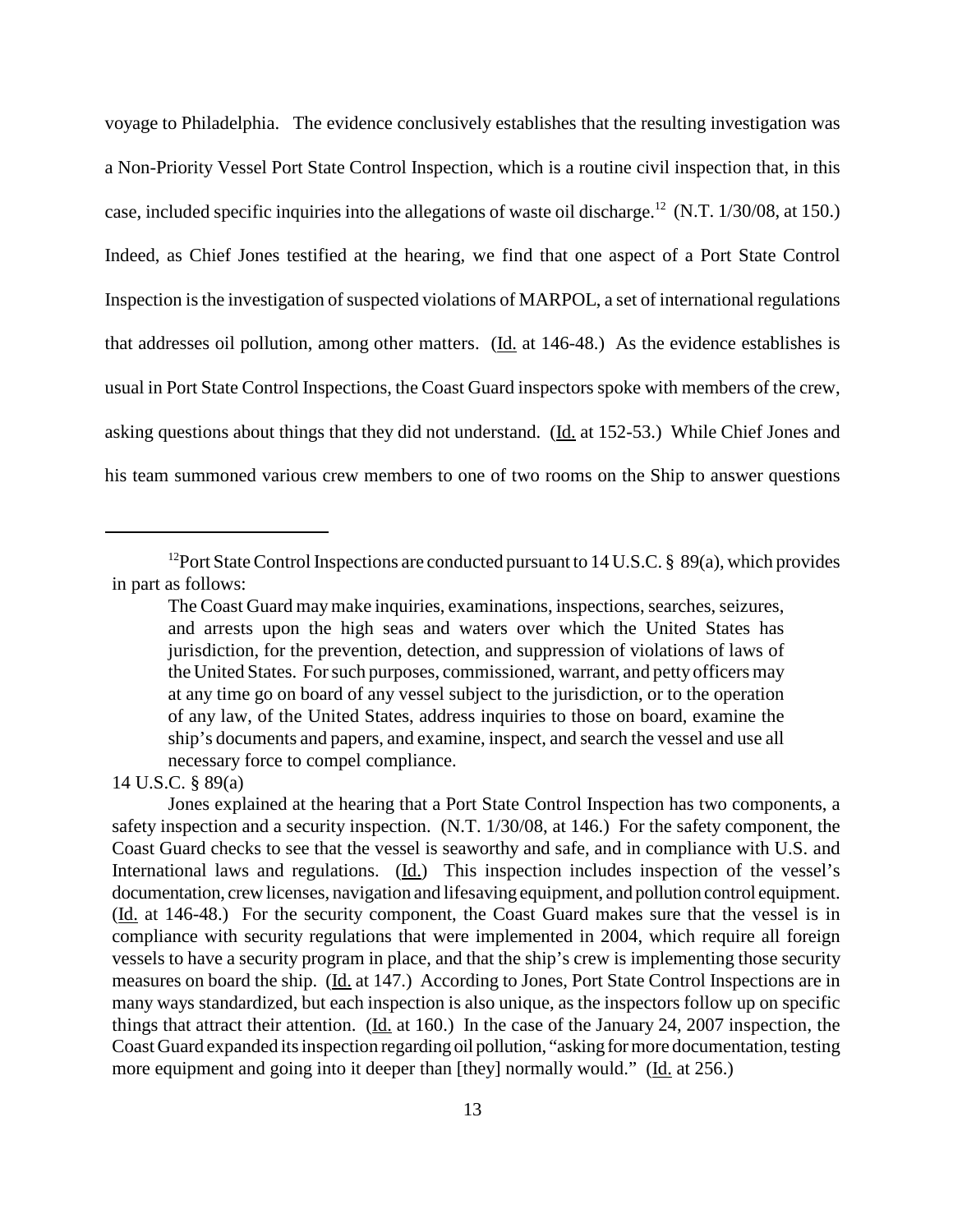regarding the alleged overboard discharge of oil, we find based on the evidence submitted that the interviews were not coercive. As the record makes clear, the investigators simply asked questions and the individuals voluntarily answered them. Furthermore, the credible hearing testimony of the Government witnesses was, and we find as fact, that the interviews were professional and conversational, with no yelling or hostility, and that the interviewees were free to leave their interviews if they desired (Id. at 123-24, 126, 172-174.)

Fleet and Grewal make a variety of factual assertions in support of their argument that the statements at issue were made involuntarily and as a result of "coercive police activity." Most notably, they assert that the Coast Guard's investigation, although under the guise of a routine Port State Control Inspection, was actually a criminal investigation that took advantage of the Coast Guard's statutory powers to conduct Port State Control Inspections; that the vessel's P&I counsel, who was on the Ship during the interviews, was excluded from the interviews in spite of the interviews' criminal focus; that the interviewed crew members did not speak fluent English; and that Coast Guard Special Agent Jeff Lukowiak lied to Sharma in an attempt to elicit incriminating information.

The record does not support the contention that the Coast Guard overstepped the boundaries of its statutory powers to conduct civil Port State Control Inspections by coercively extracting statements from the crew members to advance a criminal case. Fleet and Grewal point to the fact that CGIS inspectors were called to the Ship, that those inspectors as well as the CBP inspectors carried guns and handcuffs, and that the investigation very quickly gave rise to criminal charges. However, we find that the questioning of the crew members here was consistent with the Coast Guard's customary civil investigation of MARPOL violations in the context of Port State Control Inspections,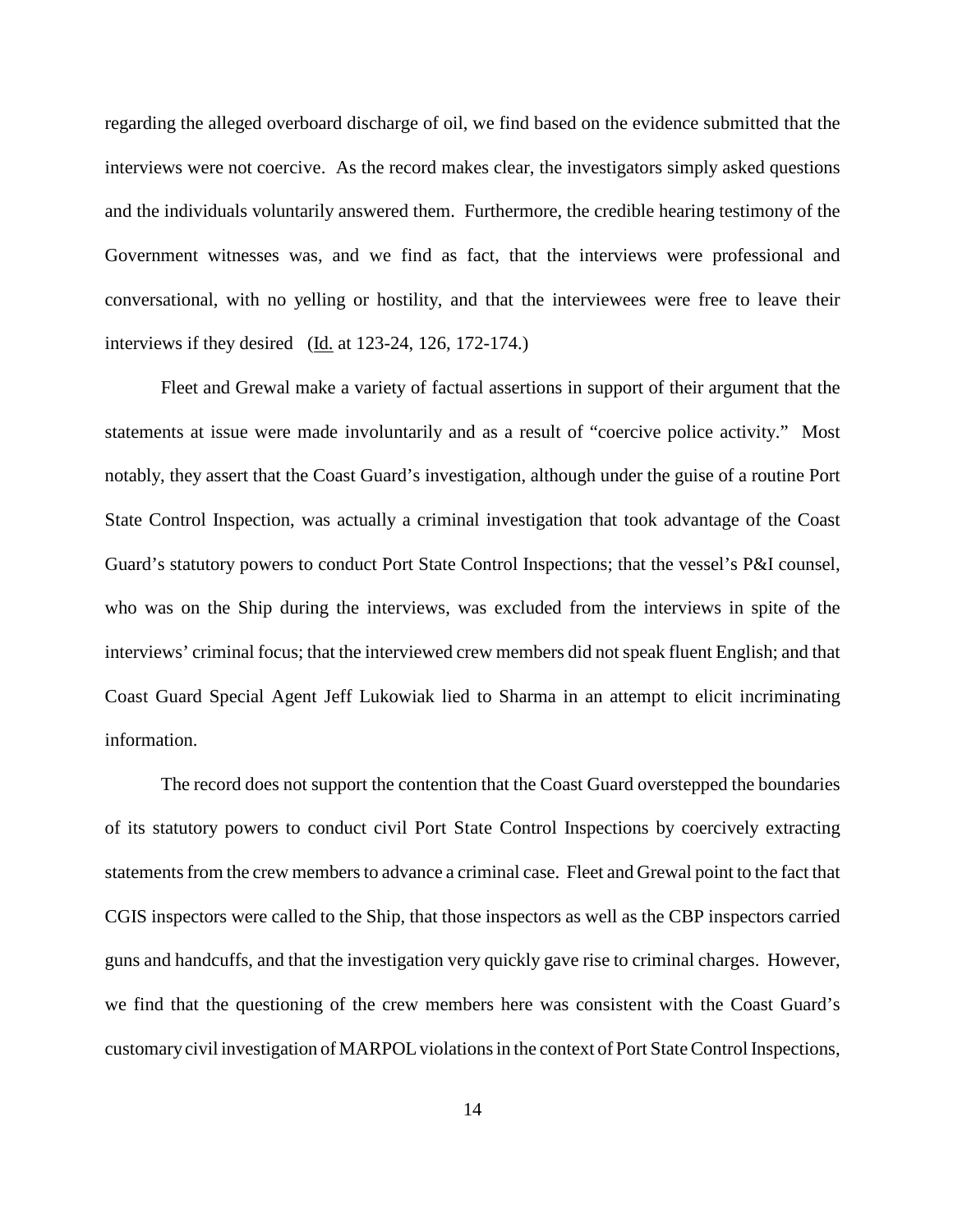and we will not find otherwise merely because the Federal Rules of Evidence may permit the use of the statements in a criminal case.<sup>13</sup> Moreover, while Defendants contend that the interviews were clearly part of a criminal investigation as the CGIS and CBP agents carried handcuffs and/or guns, the evidence at the hearing, which we credit, was that none of the Coast Guard inspectors who initially boarded the Ship to commence the inspection, including Chief Jones, who directed the inspection, were criminal investigators, and none carried guns or handcuffs. (N.T. 1/30/08, at 154- 55.) We also find that no CBP agents were present for the afternoon interviews, and the participation of CGIS agents was minimal.<sup>14</sup> Furthermore, the hearing testimony was clear that no one, CGIS

<sup>14</sup>The testimony at the hearing, which we credit and accept as fact, was that CGIS Special Agents McKnight and Lukowiak were present at the interviews merely to assist with the Port State Control Inspection, and for "moral support." (N.T. 1/30/08 at 120-21,166.) Jones was not certain who called for CGIS to assist them, but said that the Coast Guard had been briefing command as to what they were doing, and he assumed that command summoned CGIS. (Id. at 166.). In any event, Jones asked most of the questions in the interviews in which he was involved, because he was the lead inspector and had "most of the pieces of the puzzle" from having been in the engine room. (Id. at 167.) While CGIS did ask some questions, Jones characterized their questioning as "minimal." (Id. at 166.) Indeed, he did not recall Agent McKnight asking any questions at all. (Id. at 257-58.) Jones further explained that, in spite of the presence of CGIS agents, the inspection "continued on just the same as it would have if they hadn't been there." (Id. at 168, 187.)

<sup>&</sup>lt;sup>13</sup>Defendants contend that the investigation was plainly criminal as a Coast Guard e-mail designated it as such. Specifically, Defendants introduced into evidence at the hearing an e-mail that was sent at 11:50 a.m. on January 24, 2007 from the Coast Guard's D-5 District, the portion of the Coast Guard that Jones testified makes decisions as to whether a matter is "going criminal." (Hr'g Ex. DF91; N.T. 1/30/08, at 196.) The Subject Line of the e-mail states "IMPORTANT MARPOL VIOLATION/ENVIRONMENTAL CRIME - M/V VALPARAISO STAR." (Hr'g Ex. DF91.) However, we find that Jones was not aware of this email, and remained the lead inspector for the January 24, 2007 inspection after the email was sent. Moreover, he did not know, even at the January 30, 2008 hearing, when command referred the case to the U.S. Attorney's office, transforming it into a criminal matter. (N.T. 1/30/08, at 252-53.) Accordingly, we conclude that in spite of this email and CGIS's presence on the Ship on the afternoon of January 25, 2007, the investigation remained a civil investigation. Moreover, even assuming solely for the sake of argument that the investigation became a criminal investigation sometime during the afternoon of January 24, 2007, rendering the activity "police activity," the fact remains that the activity at issue was not "coercive" and, thus, the crew members' statements were voluntary.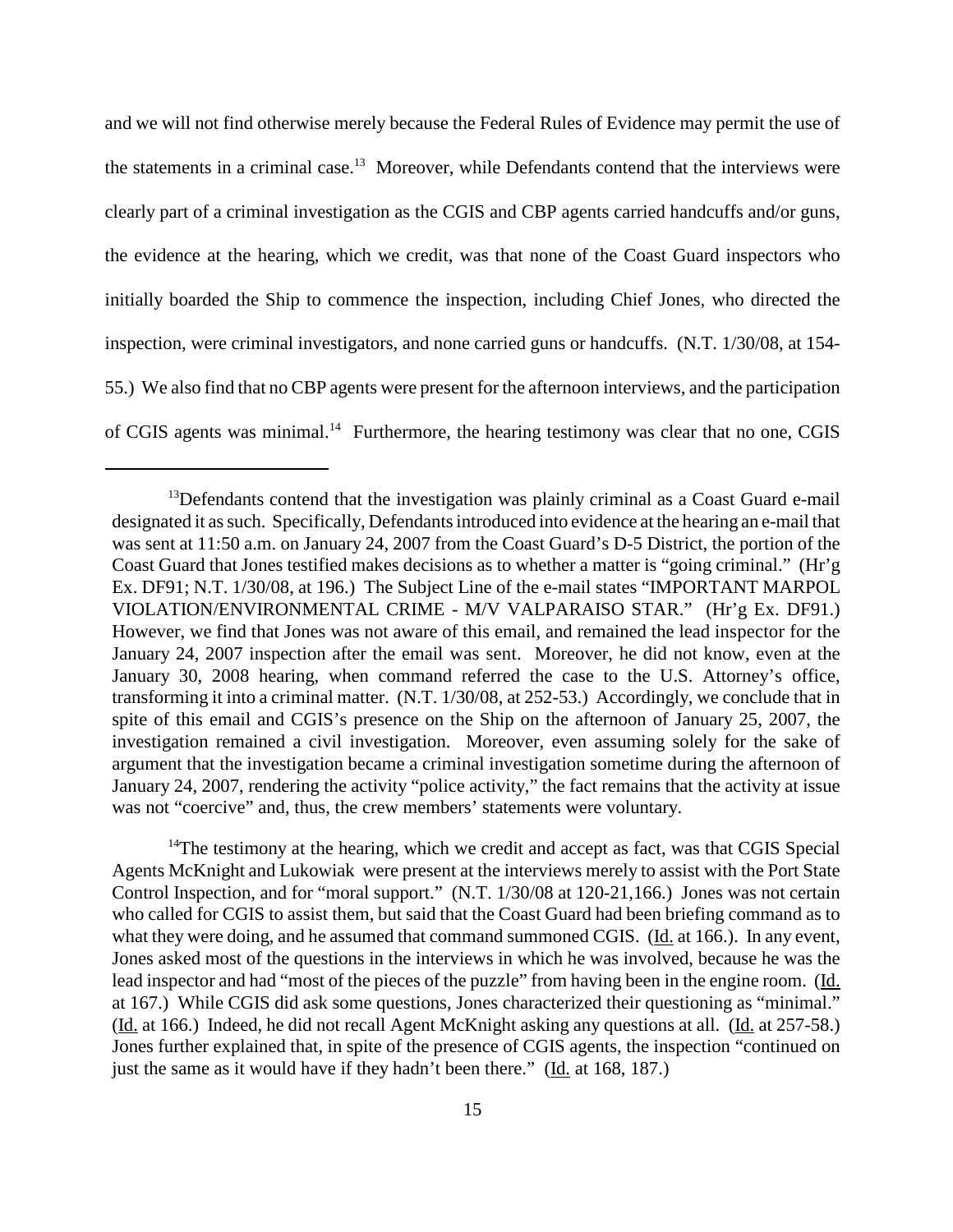agents included, threatened the crew members with handcuffs or guns.<sup>15</sup>

Furthermore, the fact that a lawyer was on board the Ship and excluded from the interviews does not support a conclusion that the Coast Guard was engaged in coercive activity in this case. The parties stipulated at the hearing that Richard Tweedie, the P&I lawyer who was on the Ship on January 24, had only been appointed to represent the "vessel" at the time of the interviews, and his firm was not hired to represent Fleet until the next day (at the earliest). (N.T. 1/31/08, at 43.) Thus, we can only conclude that Mr. Tweedie did not represent Fleet or the crew members at the time of the interviews, so that his exclusion from the interviews did not constitute exclusion of Defendants' counsel.

Moreover, despite Defendants' claim that the crew members did not speak fluent English, we note that CWO Nay and Chief Jones both credibly testified at the hearing that they could communicate effectively with all of the crew members that they interviewed, with the exception of Sailor, whom, as a result, they did not really interview. (N.T. 1/30/08, at 127, 176-77.) Thus, we find that there was no language barrier that rendered the interviews coercive. Finally, we see no relevance to the fact that Agent Lukowiak may have lied to Sharma in the course of his interview, when Sharma's statement is no longer at issue in this motion.

For the foregoing reasons, we reject Fleet's and Grewal's argument that due process requires the statements to be suppressed because the statements were not made voluntarily. To the contrary,

<sup>&</sup>lt;sup>15</sup>Fleet contends that at least one crew member was threatened with handcuffs and that another was told that he would be thrown in jail if he did not tell the truth, and it has submitted Rule 15 deposition testimony to that effect. (See, e.g., P. Singh Dep. and Sailor Dep.) However, these allegations are simply inconsistent with the credible hearing testimony of Nay and Jones that the interviews were professional and conversational and that the investigators did not threaten the crew members in any way. (N.T. 1/30/08, at 123 (Nay), 174 (Jones).)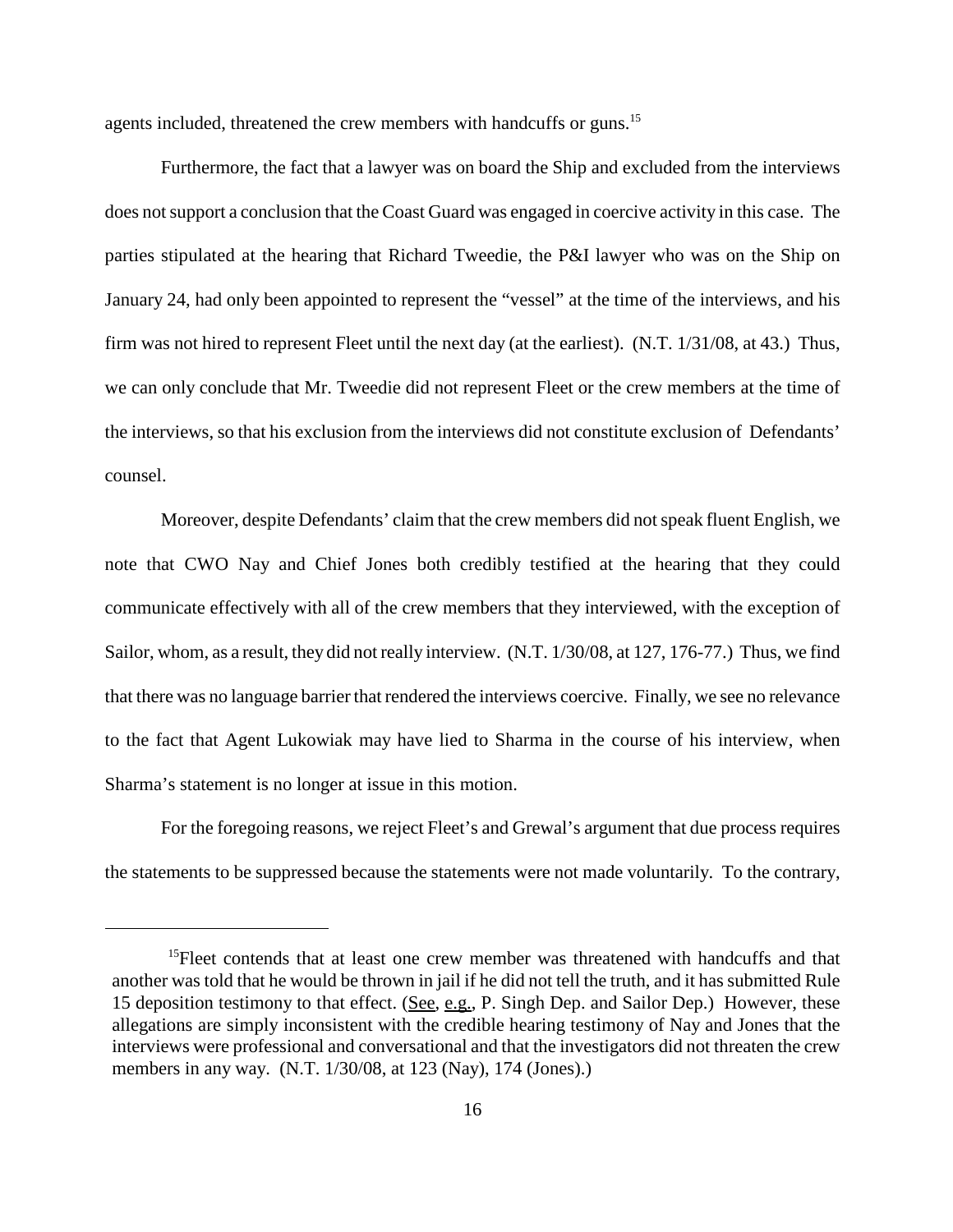we find that the Government has established by a preponderance of the evidence that the statements at issue were made voluntarily and not as the result of coercive police activity.

## **B. Fifth Amendment - Right to Miranda Warnings**

Defendants Dyachenko and Grewal also argue that their statements should be suppressed based on the Fifth Amendment, because they were not given Miranda warnings. In Miranda v. Arizona, 384 U.S. 436 (1966), the Supreme Court held that a person who is subject to "custodial interrogation" must "be warned that he has a right to remain silent, that any statement that he does make may be used as evidence against him, and that he has a right to the presence of an attorney . . .." Id. at 444. "[I]n determining whether an individual is in custody, the ultimate inquiry is whether there is a formal arrest or restraint on freedom of movement of the degree associated with a formal arrest." Reinert v. Larkins, 379 F.3d 76, 86 (3d Cir. 2004) (quotation omitted). "[T]he determination of custody is an objective inquiry (that is, what a reasonable person would believe) based on the circumstances of the interrogation." Jacobs, 431 F.3d at 105 (citing United States v. Leese, 176 F.3d 740, 743 (1999)). As a general matter, "the Coast Guard's routine stop, boarding, and inspection of a vessel on the high seas is not considered 'custodial.'" United States v. Li, 206 F.3d 78, 83 (1st Cir. 2000) (citations omitted).

The court may consider the following factors in determining whether an individual was in custody:

> (1) whether the officers told the suspect he was under arrest or free to leave; (2) the location or physical surroundings of the interrogation; (3) the length of the interrogation; (4) whether the officers used coercive tactics, such as hostile tones of voice, display of weapons, or physical restraint of the suspect's movement; and (5) whether the suspect voluntarily submitted to questioning.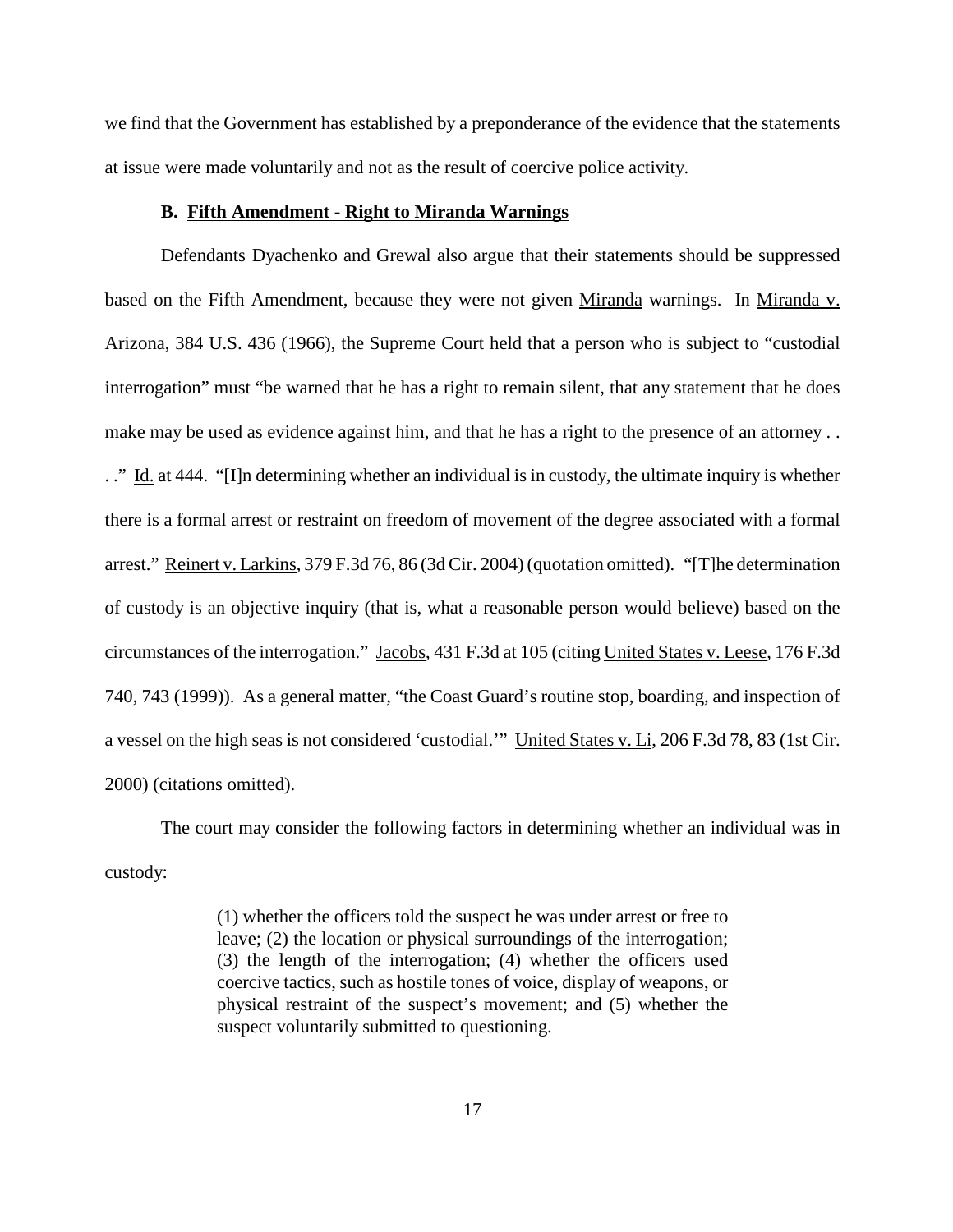United States v. Williams, 437 F.3d 354, 359-60 (3d Cir. 2006) (citations omitted). Courts may also consider "information known by the officer concerning the suspect's culpability," and "whether the officer revealed his or her belief that the suspect was guilty." Jacobs, 431 F.3d at 105 (citations omitted). Upon consideration of all of these factors, as well as the other circumstances of the questioning, we conclude that neither Dyachenko nor Grewal was in custody at the time they were questioned.

# **1. Dyachenko**

The only evidence regarding the circumstances of Dyachenko's questioning was provided by the Government, as Dyachenko chose not to testify at the hearing. Dyachenko was apparently summoned to the officers' mess room by the Coast Guard with the assistance of Captain Grewal. Four individuals were present at the interview – Chief Jones, CWO Nay, EPA Agent Burgess and CGIS Agent Lukowiak. As Nay testified, Dyachenko stated at the beginning of the interview that his heart hurt and that he needed an interpreter, but he nevertheless stated that he was fine to continue with the interview.  $(N.T. 1/30/08, at 75, 103-04; see also Burgess Rpt.$  ("Dyachenko stated he would stop the interview if he failed to understand any questions, felt confused, or had trouble comprehending the questions in English. Dyachenko said that if he had trouble understanding English, he would want to perform the interview though an interpreter, but at this time he wanted to proceed.")) Moreover, the agents told Dyachenko at the outset that if he felt like he needed to stop, they would stop. (N.T. 1/30/08, at 104.) As Nay testified, from the start of the interview, Dyachenko was standoffish, and appeared angry and annoyed as the interview proceeded. (Id. at 126.) Indeed, both Nay and Jones indicated that at one point, Dyachenko told the agents to stop taking notes, saying that he did not want anything written down. (Id. at  $126-27$ ; Hr'g Ex. DF80, at 5.) Significantly,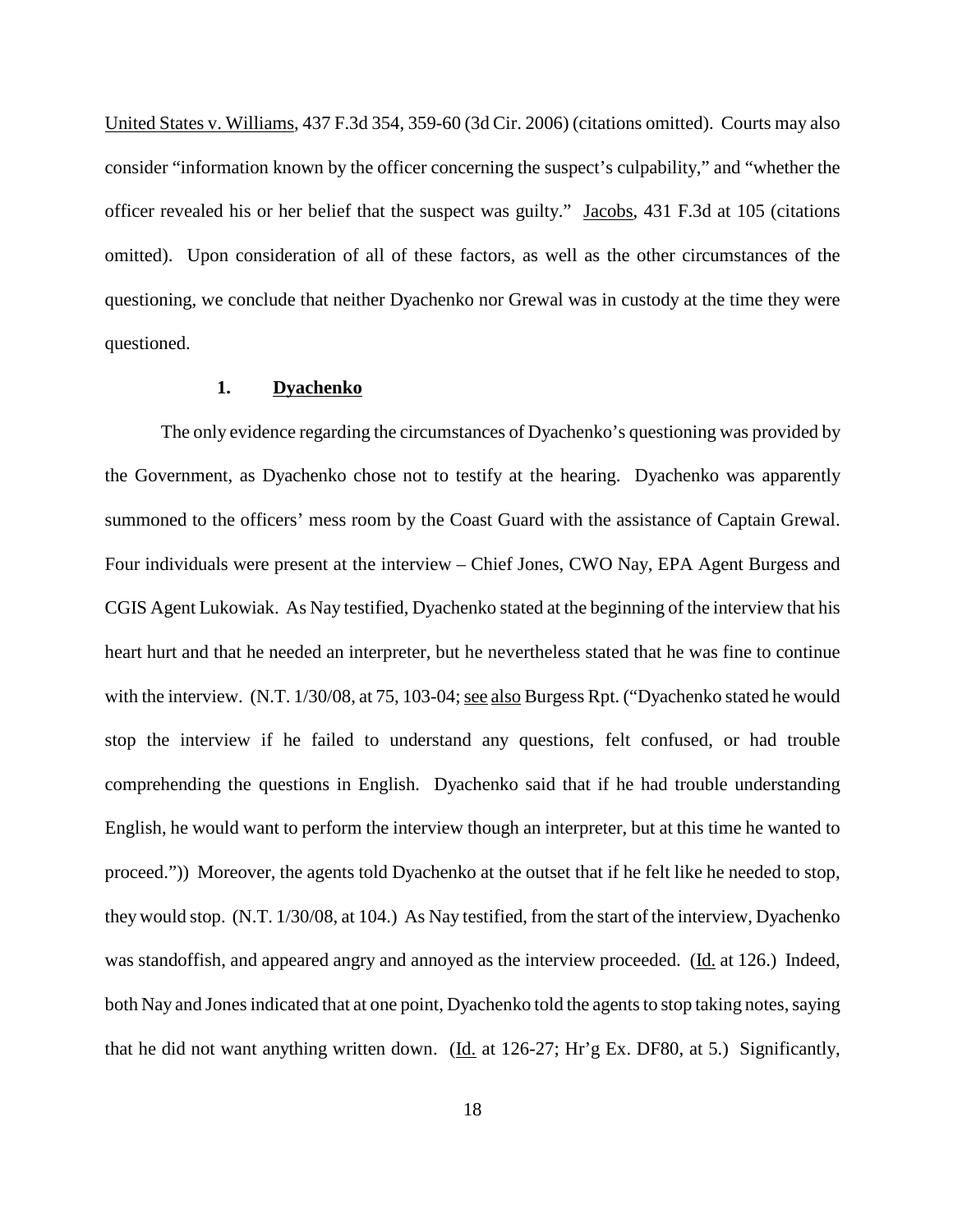Dyachenko ultimately left the interview on his own volition, refusing to answer any more questions. (Id. at 126.) He also refused to give Jones a notebook that he was carrying in his pocket, which contained information about waste oil tank levels. (Id. at 182.)

Dyachenko argues in his brief that the inspection that the Coast Guard conducted in this case was far from a "routine" inspection, and that he was in custody during his interview. In support of this argument, he first notes that he was summoned for questioning after the Coast Guard received a "hot tip from a disgruntled former employee" that oil had been dumped from the Ship and that Dyachenko had been involved. (Dyachenko Br. at 12.) Second, he concedes that he left the interview, but argues that there was no indication that he was free to leave during the heart of the interrogation. Third, he notes that he was not told at the outset of the interview either that he was not under arrest or that he was the target of an investigation and thus, he implies, he could not make an informed decision as to whether or not to provide information. Finally, he contends in his brief that (1) the investigators asked confrontational and intimidating questions;(2) he was confronted with the oil record book and sounding book and asked to explain them; (3) Chief Jones threatened him with criminal sanctions for impeding an investigation if he did not turn over his personal property; and (4) in the end, in ill health and without an interpreter, he remained for questioning "out of fear of reprisal for non-compliance and potentially impeding a [United States Coast Guard] investigation." (Id.)

In many respects, Dyachenko's characterization of the questioning has no support in the record. Most notably, the undisputed hearing testimony was that the tone of his interview, like all of the interviews that day, was professional, and the investigators did not use hostile tones or raised voices. Although Dyachenko was, in fact, shown the Ship's books and questioned about them, CWO Nay credibly testified that the sole purpose of the interviews was simply to determine whether there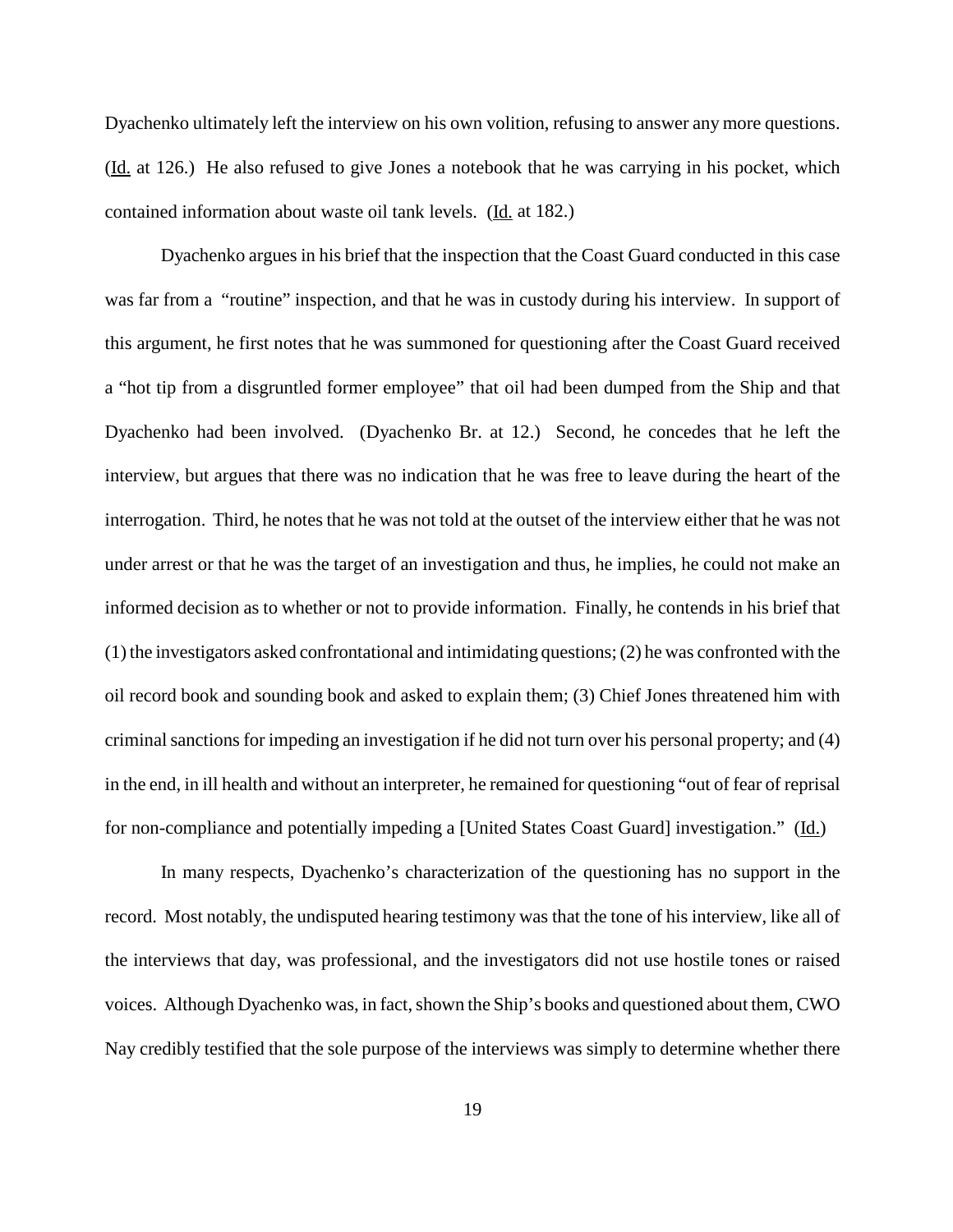had been discharges from the Ship and, if so, who knew about them. (N.T. 1/30/08 at 95, 103.) Jones specifically explained, and we credit, that he showed Dyachenko the books because "he had questions as [to] why tank levels had dropped and why they didn't match up with what the tank sounding log was reflecting and to see if there was any explanation for those drops." (Id. at 182.) As Jones testified, the aim of the investigation was to find out if there had been any regulatory violations on the Ship. (Id. at 162-63.) Furthermore, contrary to Dyachenko's assertion, the evidence is not that Jones threatened Dyachenko with criminal sanctions, but only that Jones told him in the engine room after the interview was over that Dyachenko would be impeding a Coast Guard investigation if he did not provide them with his diaries.<sup>16</sup> (See Hr'g Ex. DG3.) Finally, while Dyachenko argues that there was no indication that he was free to leave during the heart of the questioning, there is no evidence that he was not free to leave during that time. Moreover, the fact that he did leave the interview before the questioning concluded certainly supports a finding that he was free to leave at any time.

Upon consideration of all of the factors and the record evidence before us, we find that Dyachenko was not in custody when he was questioned in the officers' mess room. As his counsel conceded at the hearing, Dyachenko was never told that he was under arrest. (N.T. 1/31/08, at 67.) The location of the interview, i.e., the officers' messroom on the Ship, was not an inherently coercive environment. While there is no conclusive evidence asto the length of Mr. Dyachanko's questioning, we know that he ended the interview when he chose to end it by walking out. (See id. at 68.) There is also no evidence that any coercive tactics were used in his interview, and there is ample evidence to the contrary. In addition, Dyachenko's counsel conceded that his client was not physically

<sup>&</sup>lt;sup>16</sup> The Coast Guard had the authority to seize the diaries pursuant to 14 U.S.C. § 89(a). <u>See</u> supra n.12.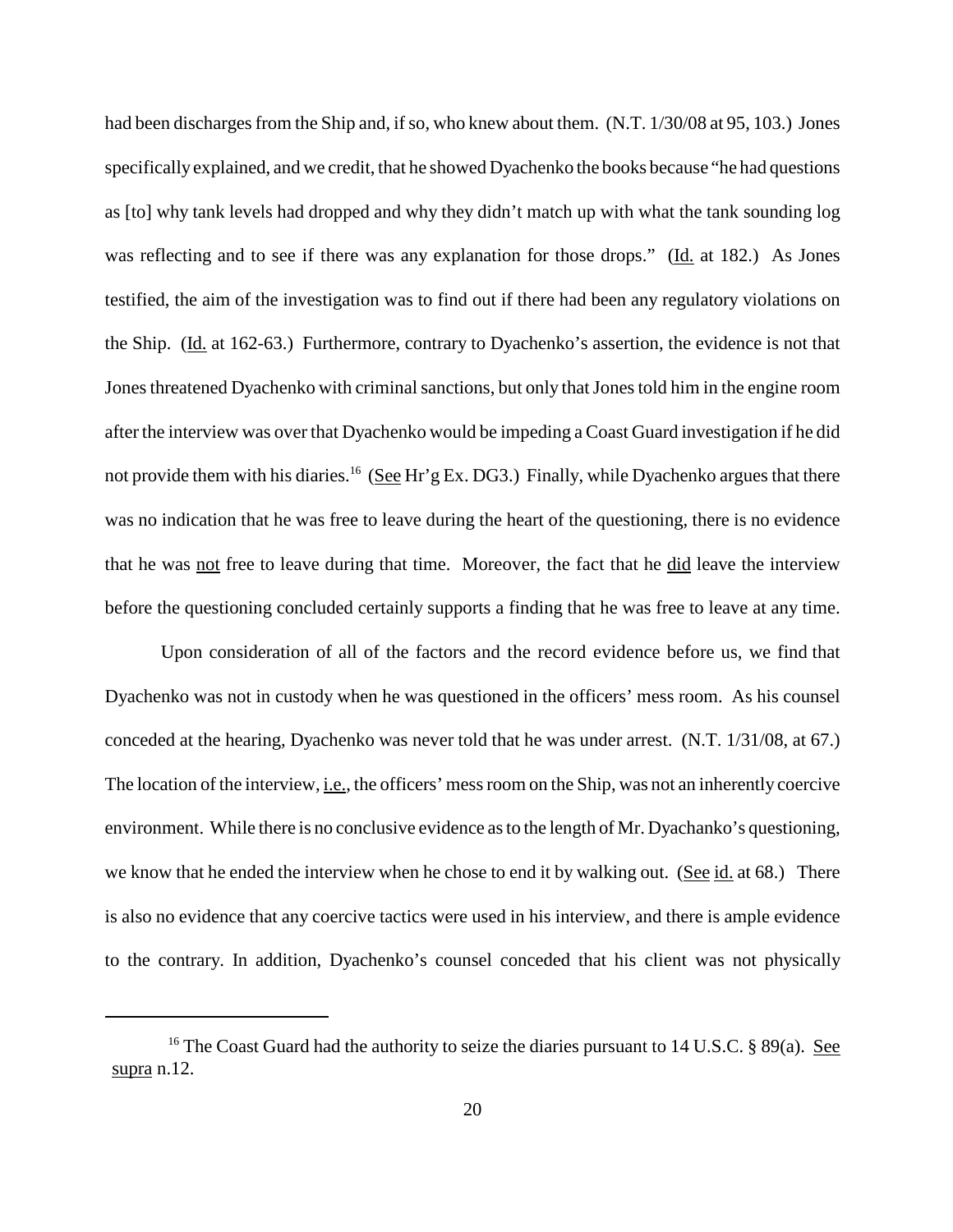restrained. (Id.) Finally, it is apparent from the evidence that Dyachenko voluntarily submitted to the limited questioning for which he stayed, and left when he no longer wanted to cooperate. Moreover, although the investigators had obtained information from a crew member prior to the interview that Dyachenko was involved in dumping oil overboard, there is no evidence that they believed Dyachenko to be guilty of criminal conduct, much less that they revealed that belief to Dyachenko. Accordingly, under the multi-factor test set forth above, we conclude that the majority of factors favor a finding that Dyachenko was not in custody and that he therefore had no right to Miranda warnings. Dyachenko's request that we suppress his statements as violative of the Fifth Amendment is therefore denied.

#### **2. Grewal**

As with Dyachenko, the only evidence of the circumstances of Grewal's questioning was provided by Government witnesses, because Grewal did not testify at the hearing. As stated above, Chief Jones testified that shortly after arriving on the Ship, he went to Grewal's cabin, and told Grewal that the Coast Guard was looking into possible oil discharges and needed to talk to crew members. (N.T. 1/30/08, at 161-62.) According to Jones, Grewal was very accommodating, helping to find the crew members and secure their presence for interviews. (Id. at 162.) Moreover, towards the end of the day, Grewal came on his own accord to the officers' lounge. (Id. at 240.) According to Nay, he and Jones questioned Grewal informally in the lounge, standing up, with other people coming and going. (Id. at 107-08.) In addition, Jones testified that the door was open during this informal interview with Grewal, and that Grewal spoke perfect English, seemed very intelligent, and had a calm demeanor. (Id. at 186.) The next day, Jones testified, he was in the Master's Chambers reviewing documents, when Grewal initiated another conversation. (Id. at 190.)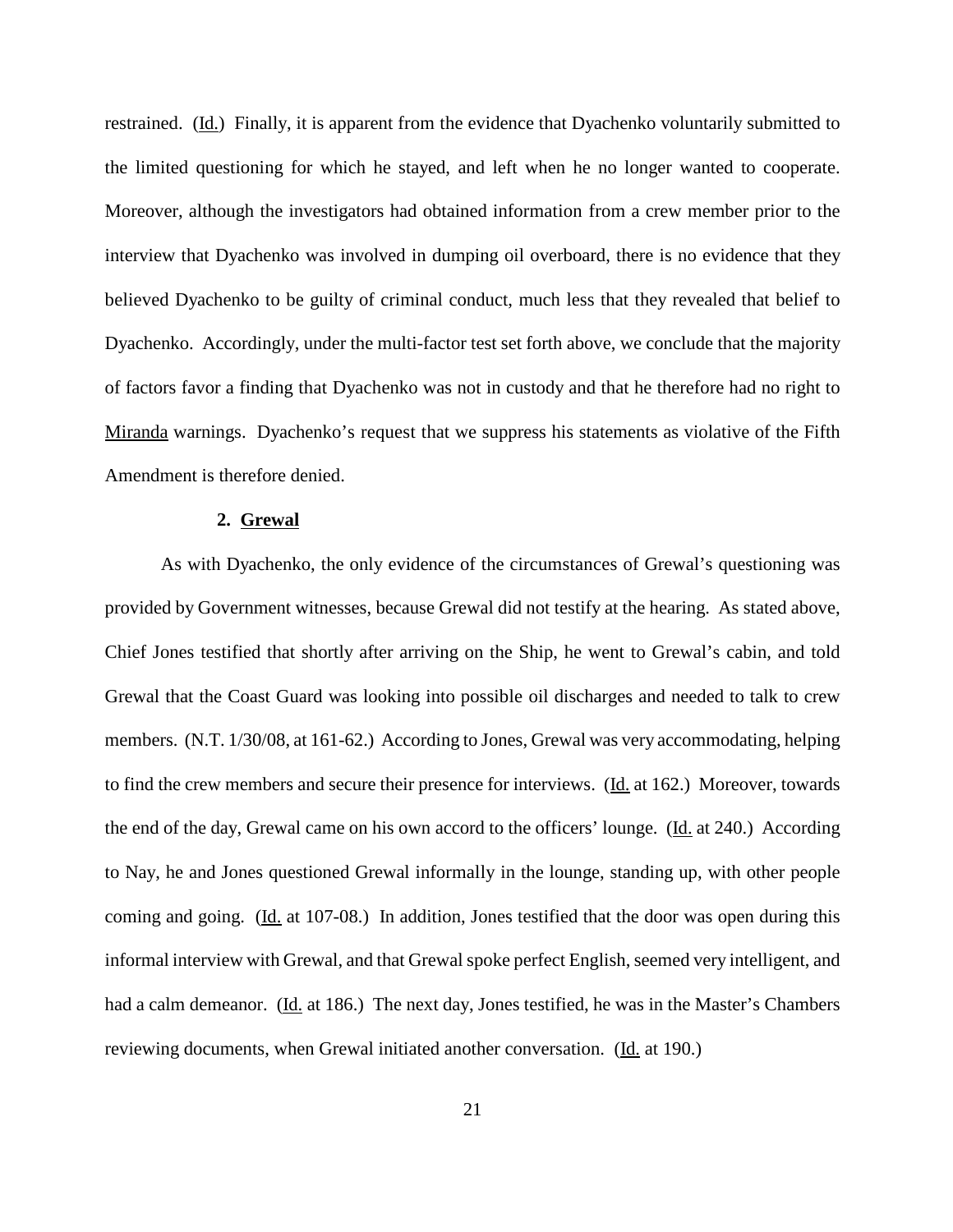Grewal argues in his motion that he was plainly under arrest and not free to leave during the interviews because CBP had seized all of the crew members' passports. Although CBP Agent Lebron testified at the hearing and confirmed the seizure of the passports, that fact is far from determinative of the custody issue. Indeed, other testimony at the hearing was that the crew, although confined to the Ship as a whole, was not confined to any particular portion of the Ship, but rather was free to move around the Ship. (Id. at 160, 170-71; N.T. 1/31/08, at 35.) Moreover, applicable case law supports the Government's assertion that the Coast Guard's confinement of crew to a ship during an investigation does not constitute custody for Miranda purposes, even when criminal conduct is suspected. See, e.g., United States v. Rioseco, 845 F.2d 299, 303 (11th Cir. 1988) ("The mere fact that Coast Guard officers were armed and that [Ship] personnel were gathered in one specific area of the boat . . . subsequent to boarding could not lead a reasonable man to believe he was in custody.")

Grewal also argues in his motion that the location and physical surroundings of his first interview in the officers' lounge suggested that he was in custody as the size of the room and the number ofinvestigators meant that the investigators were "undoubtedly . . . blocking" the exits during the first interview. However, as stated above, Nay credibly testified, and we find as fact, that people were coming and going during the questioning, so that the exits plainly were not blocked. Furthermore, there is credible evidence that during at least part of the officers' lounge interview, Grewal, Nay and Jones were standing up and talking informally, demonstrating that the location and physical surroundings were far from intimidating. Grewal also argues that the conditions were coercive because certain inspectors in the room had guns and handcuffs, but as stated repeatedly above, we credit the only hearing testimony on this topic, which was that although the CGIS and CBP agents may have carried guns and/or handcuffs, no agent threatened any crew member with either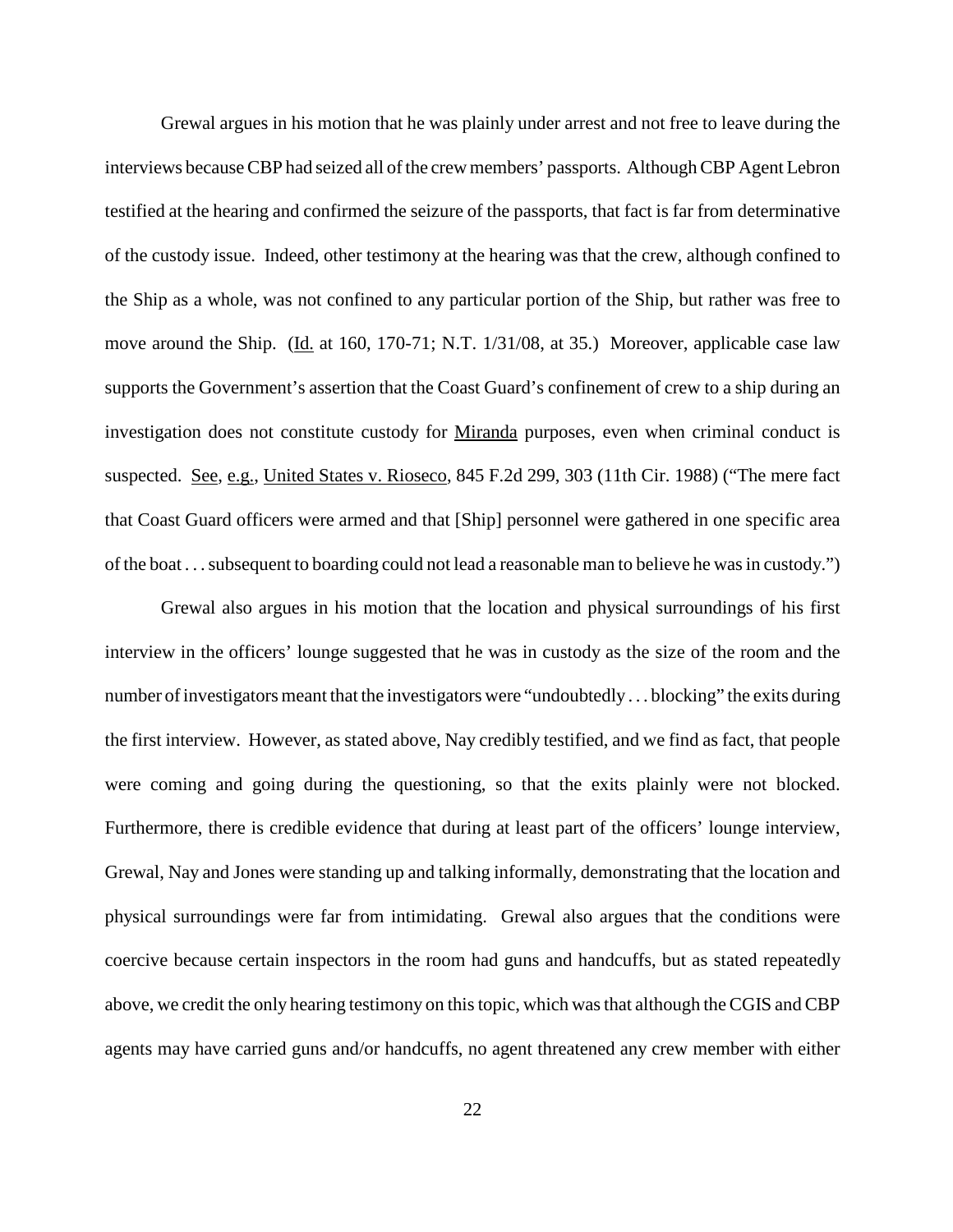guns or handcuffs during the interviews. (N.T. 1/30/08, at 123-24, 172, 174.)

Grewal finally asserts in his motion that he did not voluntarily submit to questioning, noting that immediately prior to his questioning, Jones had asked him to help the Coast Guard to get the diary that Dyachenko had refused to turn over.<sup>17</sup> ( $\underline{Id}$ , at 182.) He argues that given this fact, no reasonable person in his circumstances would have believed that his submission to interrogation was voluntary. We disagree. Regardless of how Grewal may have felt upon hearing the Coast Guard's reaction to Dyachenko's insubordination,<sup>18</sup> the fact remains that the Coast Guard did not seek out Grewal for a formal interview, but rather, Grewal came to them and a conversation naturally developed. (Id. at 184-85, 107-08.) Having initiated that contact, Grewal cannot credibly argue that he involuntarily submitted to the conversational questioning that followed. Instead, it seems plain that he voluntarily presented himself to the investigators as an informational resource.<sup>19</sup> Finally, we

<sup>&</sup>lt;sup>17</sup>Jones testified that after Dyachenko's interview, he went to Grewal and explained that Dyachenko had refused to give them a notebook that he had and that Jones needed that notebook and any others that the Ship might have. (N.T. 1/30/08, at 182.) According to Jones, Grewal talked to Dyachenko and "after that [Dyachenko] was very cooperative, gave up the notebooks and anything else [Jones] needed." (Id.)

<sup>&</sup>lt;sup>18</sup>Indeed, it seems just as likely that having heard of Dyachenko's refusal to turn over the diaries, a reasonable person in Grewal's positionwould have felt emboldened to follow Dyachenko's lead and refuse to cooperate with the investigation in any way.

 $19$ CGI Agent Horoszewski authored a report in which he stated that he was present during this interview, and that Grewal "was repeatedly told his rights to an attorney and that if it was found that he was lying that he could be brought up for charges on account of impeding a Coast Guard investigation." (Hr'g Ex. DG3.) This statement is troubling in that it characterizes the interaction with Grewal in a way that is inconsistent with the hearing testimony regarding the same interview. However, whether we credit or discredit this excerpt from Horoszewski's report, our determination that Grewal has not established a Fifth Amendment violation would not change. Indeed, if we were to credit the whole excerpt, we would be forced to find no Fifth Amendment violation because Grewal was advised of his right to counsel. On the other hand, if we were to discredit the whole excerpt, the assertion that Grewal was told that he would be "brought up for charges" would not factor into our analysis. We certainly will not randomly credit one portion of the excerpt and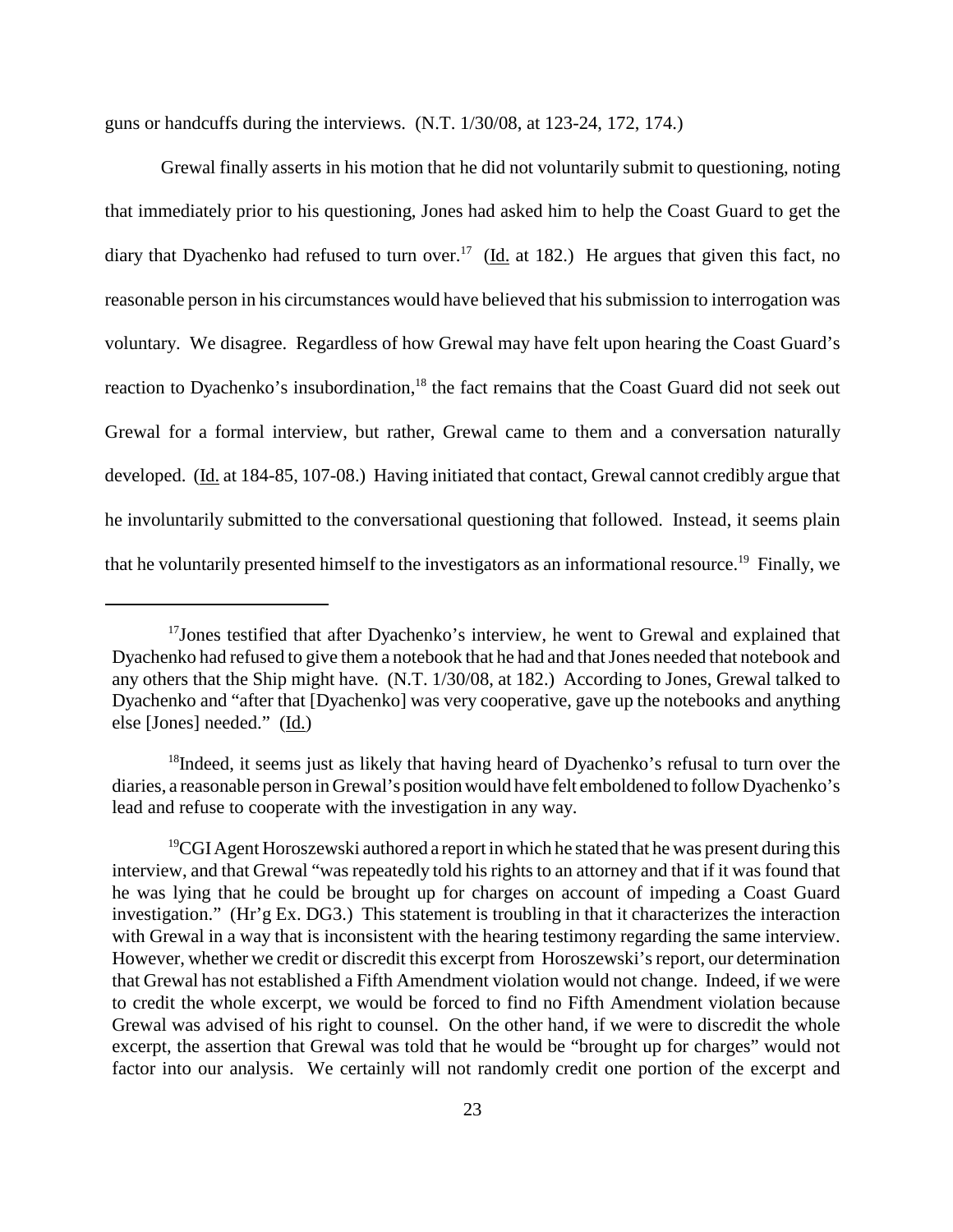note that in Grewal's case, there is no evidence that agents were motivated to question him because they had information suggesting Grewal's culpability in the oil dumping or that any agent communicated to him that they believed him to be guilty of dumping oil himself.

Upon consideration of all of the above circumstances, and the testimony presented during the January 30-31 and April 30, 2008 hearings, we conclude that Grewal was not in custody when he was questioned on January 24 and 25, 2007, but rather, voluntarily submitted to the professional questioning of Coast Guard agents and cooperated with their investigation, as one would expect of a reasonable person in the Captain's position. We therefore find that he was not entitled to Miranda warnings and we will not suppress his statements because he did not receive such warnings.

## **III. CONCLUSION**

In sum, we find that Defendants have established no basis on which to suppress and/or exclude any of the January 24 or 25, 2007 statements of crew members on the Ship or Gopal Singh's in-court testimony. Rather, based on the facts developed at the hearings held on January 30-31 and April 30, 2008, we find that proper use of the statements and Gopal Singh's testimony will not violate due process and that the taking of the statements did not violate Dyachenko's or Grewal's Fifth Amendment rights. Defendants' various Motions to Suppress and/or Exclude the Statements are therefore denied.

An appropriate Order follows.

discredit the other without any reasoned basis to do so. Accordingly, this excerpt simply does not affect our ultimate determination that Grewal has not established a Fifth Amendment violation.